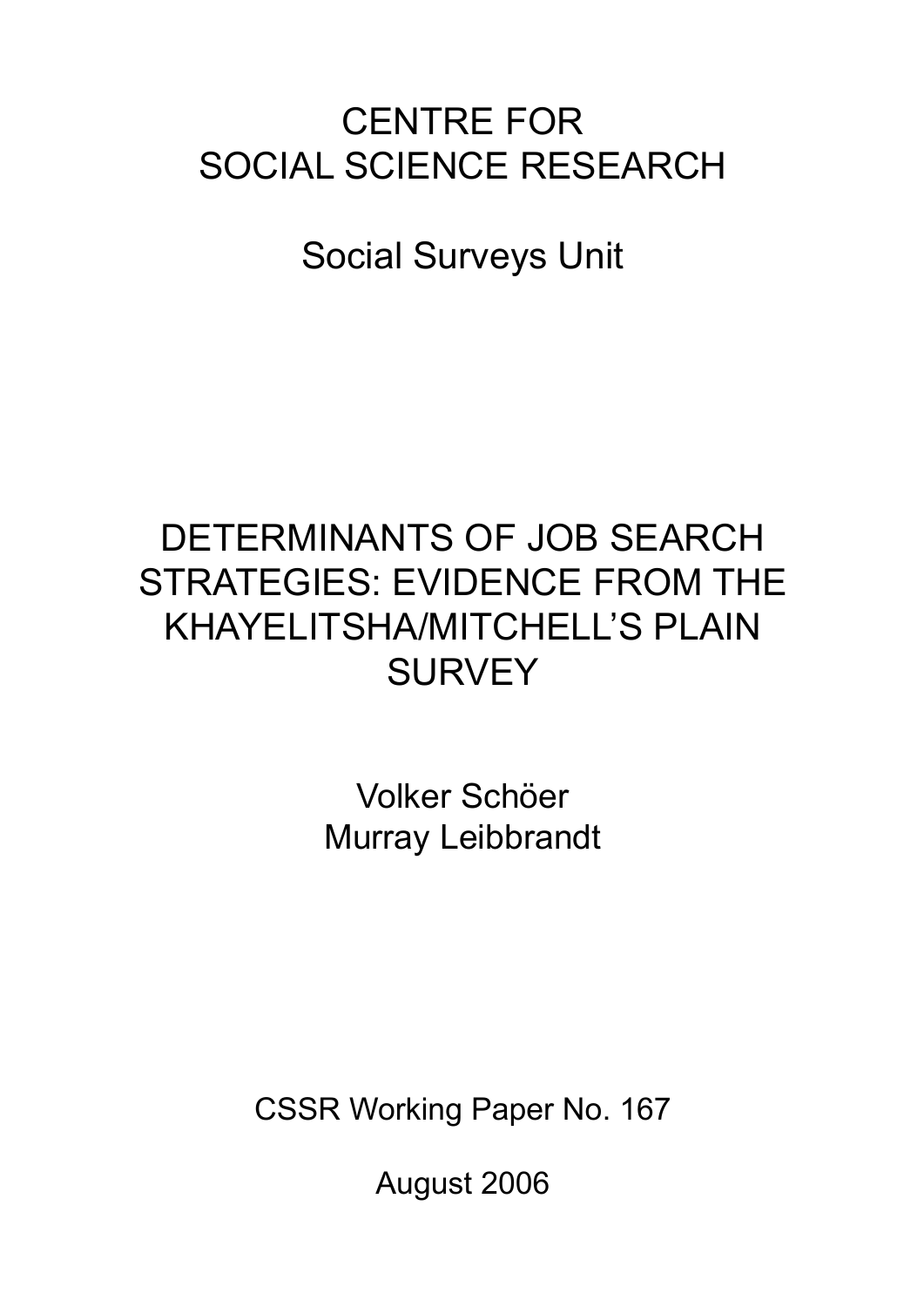Volker Schöer teaches in the School of Economics at the University of Cape Town.

Murray Leibbrandt is a professor in the School of Economics at the University of Cape Town, and the director of SALDRU.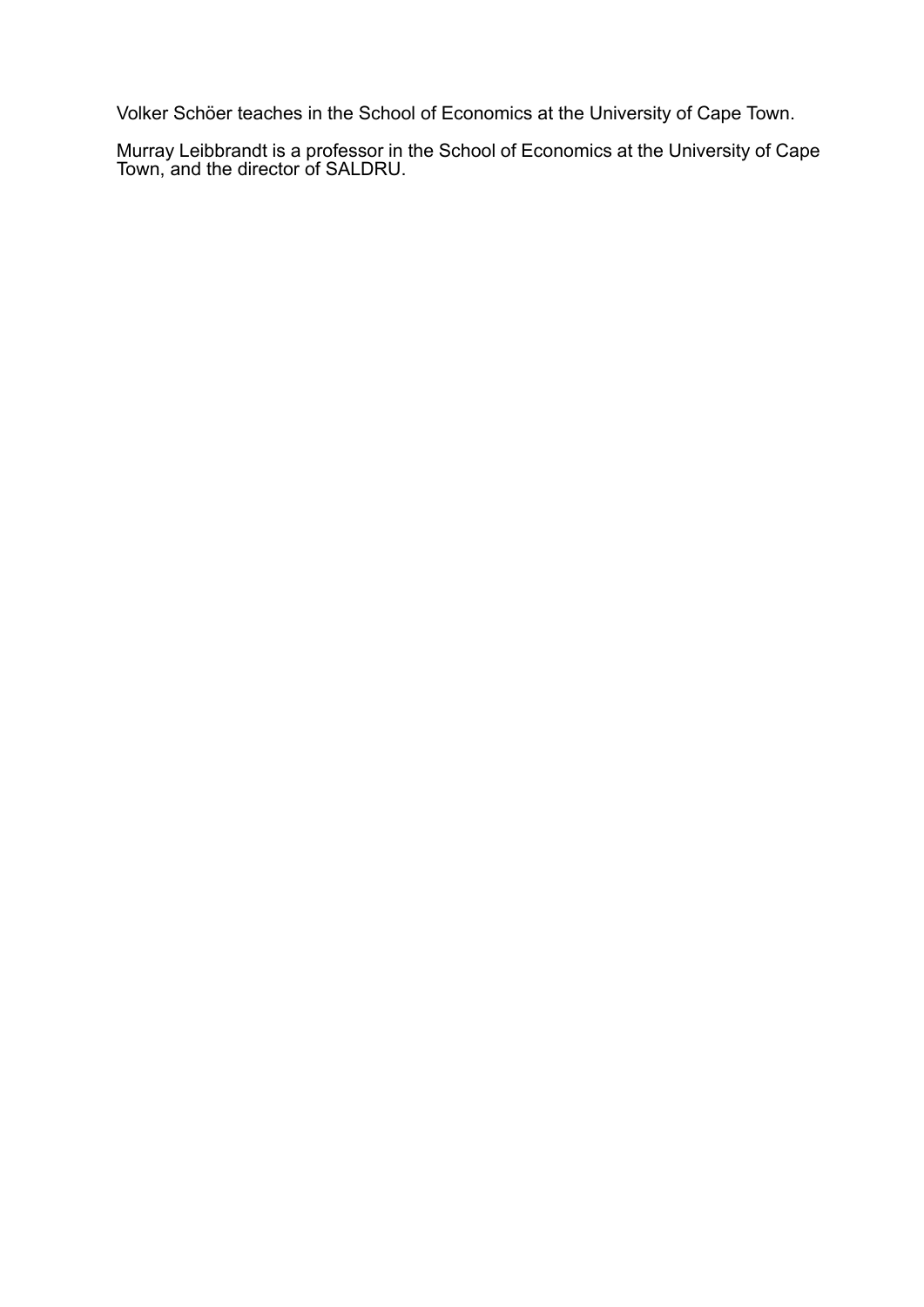# **Determinants of Job Search Strategies: Evidence from the Khayelitsha/ Mitchell's Plain Survey<sup>1</sup>**

## **Abstract**

*Over recent years, increasing attention has been paid to factors which determine the job search behaviour of the unemployed in South Africa. We provide a framework for analysing the choice of search strategies utilised by unemployed job searchers. Using a simple search model, we show that individual as well as household characteristics either constrain or facilitate the use of particular search methods. Our findings therefore illustrate that the jobseeker's choice of a particular search method is a compromise between what the job-seeker considers to be the most effective way to find job and what is actually a feasible method. This highlights the need to carefully reconsider the way in which we define and statistically evaluate the labour force participation of the South African unemployed.* 

# **1. Introduction**

<u>.</u>

Since 2001 South Africa's broad unemployment rate has hovered around 41%, while the narrow unemployment rate has been just below 30%. In the face of mass unemployment, unemployed job-seekers constantly have to ask themselves "how do I get a job?" High unemployment rates force unemployed workers to carefully consider the advantages and disadvantages of job search itself and the search method they pursue.

There are two aims to this paper. First, we take stock of the relationship between the debate over the measurement of unemployment in South Africa and the application of the search paradigm for analysing South African unemployment. This is a fruitful dialogue. However, it needs tidying up and extension in order to allow for a more productive link with the empirical modelling of

<sup>&</sup>lt;sup>1</sup> Volker Schoer would like to thank the Centre for Social Science Research (CSSR) and the Southern Africa Labour and Development Research Unit (SALDRU) at the University of Cape Town for the financial and intellectual support.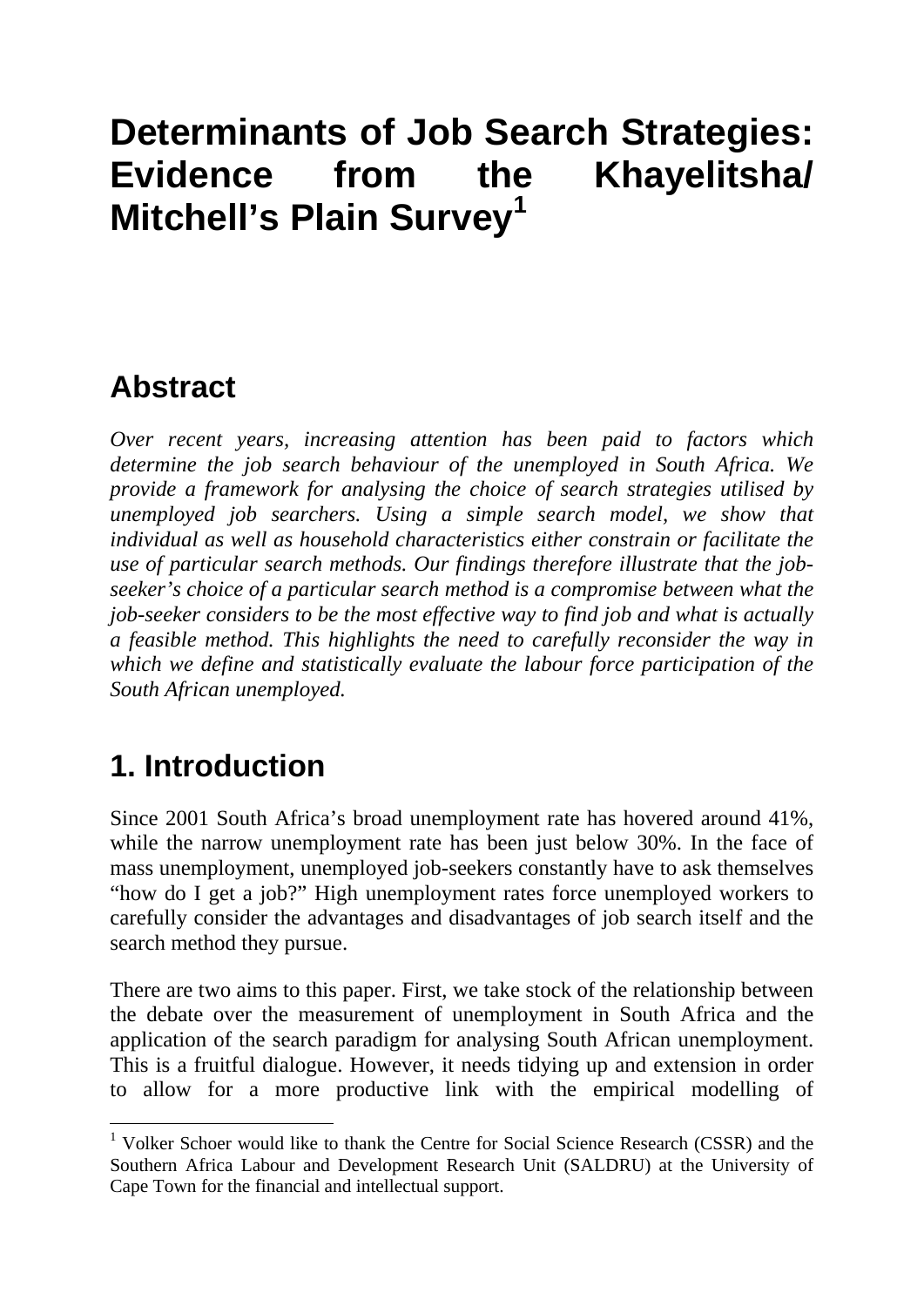unemployment in South Africa. Thus far, there is a paucity of empirical work on the kinds of search strategies that are used by the unemployed and the reasons why they use these strategies rather than others. We use and extend the South African literature to present a search model that explains the various factors influencing the decision of the unemployed to look for a job with a particular search method. This allows us to proceed to our second aim in the paper; namely to use a unique 2000 labour market survey in the Western Cape to investigate factors which determine the search behaviour of unemployed residents in the Mitchell's Plain magisterial district.

The Khayelitsha/Mitchell's Plain Survey (2000) shows that close to two thirds of the currently employed in this area found their jobs through social networks. Thus, they found employment because friends or relatives told them about a job or even organised a job for them at the contact's workplace. The remaining one third got employed through more formal channels like newspaper advertisements or through other active methods such as contacting employers directly. The unemployed job-seekers in Khayelitsha and Mitchell's Plain exhibited search behaviour which seemed to be consistent with the way in which the currently employed found employment. Slightly more than one third of the job-seekers used only active search methods to look for a job, while the remaining job searchers either relied exclusively on social networks to find a job or pursued a mixed search strategy of active methods and social networks.

It is important to try and understand which factors determine the choice of the search method of the unemployed. Is it solely influenced by the search method's success rate in getting people employed or is the choice of the search method determined by other factors? It is argued in this paper that the unemployed pursue search methods that are a compromise between what they perceive to be an effective way for them to search for a job and what is feasible for them. Individual, household and neighbourhood characteristics as well as labour market conditions either facilitate or constrain the pursuit of certain search methods.

# **2. Unemployment and Job Search in South Africa**

There has been an extensive debate in South Africa about which definition of the unemployment rate most appropriately represents the nature of unemployment in South Africa (Kingdon and Knight 2000, Dinkelman and Pirouz 2001, Nattrass 2002). The main disagreement among scholars revolves around the criteria that define if a jobless person actually participates in the labour market.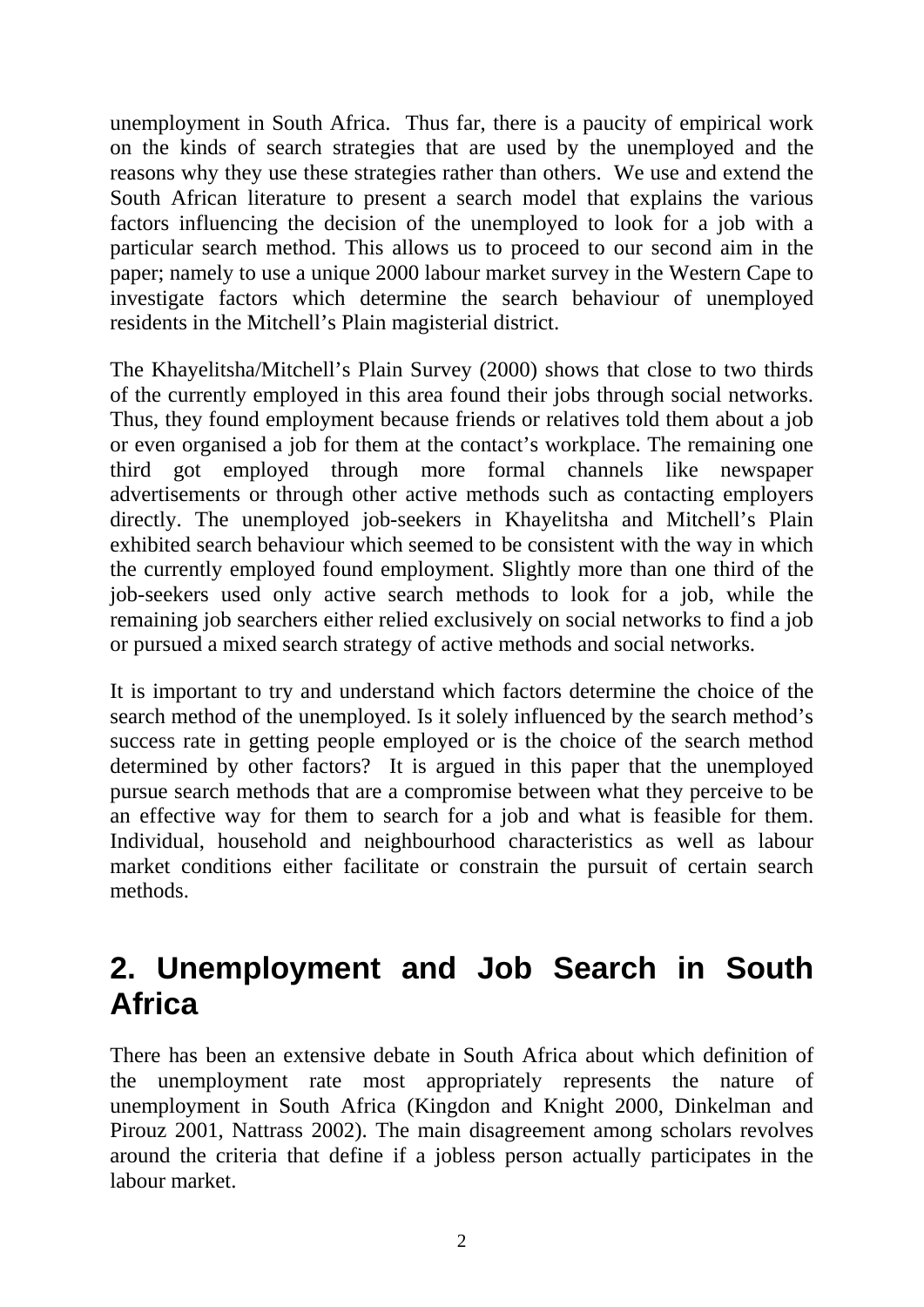## **2.1 The Definition of Unemployment**

To investigate the level of labour participation and to calculate the unemployment rate, surveys are conventionally based on the 'activity principle' meaning "a person's labour market status is determined by what he or she was actually doing during a specified (short) period prior to the survey interview" (Nattrass, 2002: 3). Based on their activity, people are then categorised as employed, unemployed or non-participating.

Following the standard International Labour Organization (ILO) definition, 'unemployment' refers to people who are not working for some kind of financial compensation but are: a) willing to work; b) available for work; and c) actively searching for work (Statistics SA, 2002).

The fulfilment of conditions a, b and c defines a 'narrow' or 'strict' definition of unemployment where the jobless person not only has to be willing and available for work but must also have been actively searching for a job in a given time period.<sup>2</sup> A 'broad' or 'expanded' definition of unemployment requires the fulfilment of conditions a and b, but does not require condition c. Hence, to be categorised as broadly unemployed a jobless person only has to be willing and available for work without having done any active search for a job in the reference period prior to the survey.

Clearly, the coherence and usefulness of this typology hinges on the derivation of an acceptable definition of "actively searching" under c. As will become evident in the review of the search literature, this is particularly difficult in the South African context and is the source of most of the contention regarding measured unemployment in South Africa. Thus, it is the definition of active job search that sits centre-stage in dividing jobless people into either the narrowly defined unemployed who through active search indicate their willingness to participate in the labour market and/or non-participants who might want work but seem to do nothing "active" to find a job. Participation of the unemployed in the labour market is therefore simply based on the dichotomy between active searching and non-searching.

Unfortunately for South Africa, it seems that more people have become discouraged over the last couple of years with the strict unemployment rate falling from around 30% in 2000 to only 26% in 2004 while the broad unemployment rate remained at 41%. In addition, approximately 62% of the non-searching, are females and over 90% are African. Only one third of them are older than 35 years of age and although the majority of the non-searching have poor educational background, only 7% had no education while more than

<sup>&</sup>lt;sup>2</sup> Normally, this time period is between 1 to 4 weeks prior to the survey.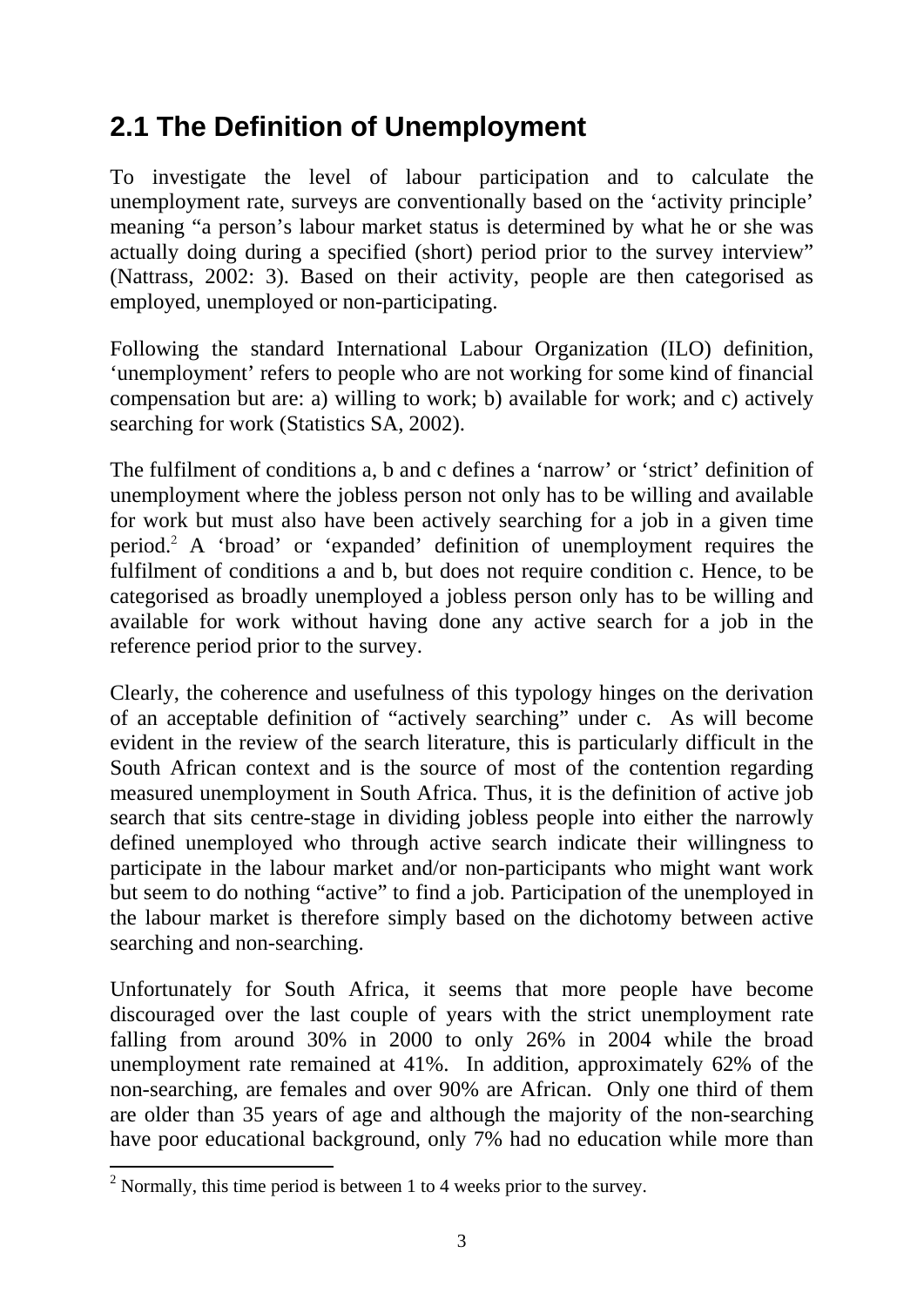60% had more than primary education. Finally, the majority of the nonsearching unemployed live in rural households. (DPRU, 2004).

These are the most vulnerable groups in South Africa which makes it imperative to understand what informs their failure to engage in search activities as defined by Statistics South Africa as well as to detail any search activities that they do engage in but which fall outside the ambit of the official definition of active search.

### **2.2 Search Behaviour in South Africa**

Following a distinction to be found in labour economics, Kingdon & Knight (2001) suggest two explanations to account for the existence of non-searching jobless people who claim that they want a job. Firstly, a jobless person might have developed a "taste for unemployment" when there is "the possibility of redistribution within the household, [i.e.], higher household income may lower search effort among its unemployed members. If high-income households support their poorer members according to need, there can be an incentive to remain needy and a disincentive to do job-search"(*Ibid*: 7). Contrary to this explanation, the 'discouraged-worker' hypothesis argues that non-search is the outcome of the perception of the jobless person that the probability of finding a job is too low relative to the cost of search. Thus, because the jobless person finds him- or herself in adverse economic conditions placing a high cost on search, the "decision not to search is a choice made under duress"(*Ibid*: 8).

This is a particularly clever line of argument as it challenges the clear mapping between the narrow and broad definitions of unemployment and those who want to search and those who do not. If the major reason for lack of search is the lack of resources to search, then excluding such non-searchers from the definition of unemployment and from the ambit of policy attention is clearly unacceptable.

Kingdon and Knight (2000) investigated whether the non-searching unemployed are a distinctly different group from the searching unemployed. Their findings suggest that these two groups are not really distinguishable by individual characteristics. Rather, non-search is the outcome of discouragement as "jobsearch is hampered by impediments such as poverty, cost of search, long duration of unemployment, and adverse local economic conditions" (*Ibid*: 1-2).

Following the search-constraints argument, various studies in South Africa (Wittenberg, 1999; Wittenberg 2001; Dinkelman and Pirouz, 2001; Dinkelman, 2004; Nattrass, 2002; Kingdon and Knight, 2000; Kingdon and Knight 2001) have started to shed light on the search behaviour of the unemployed and have thereby contributed greatly to the unemployment definition debate. These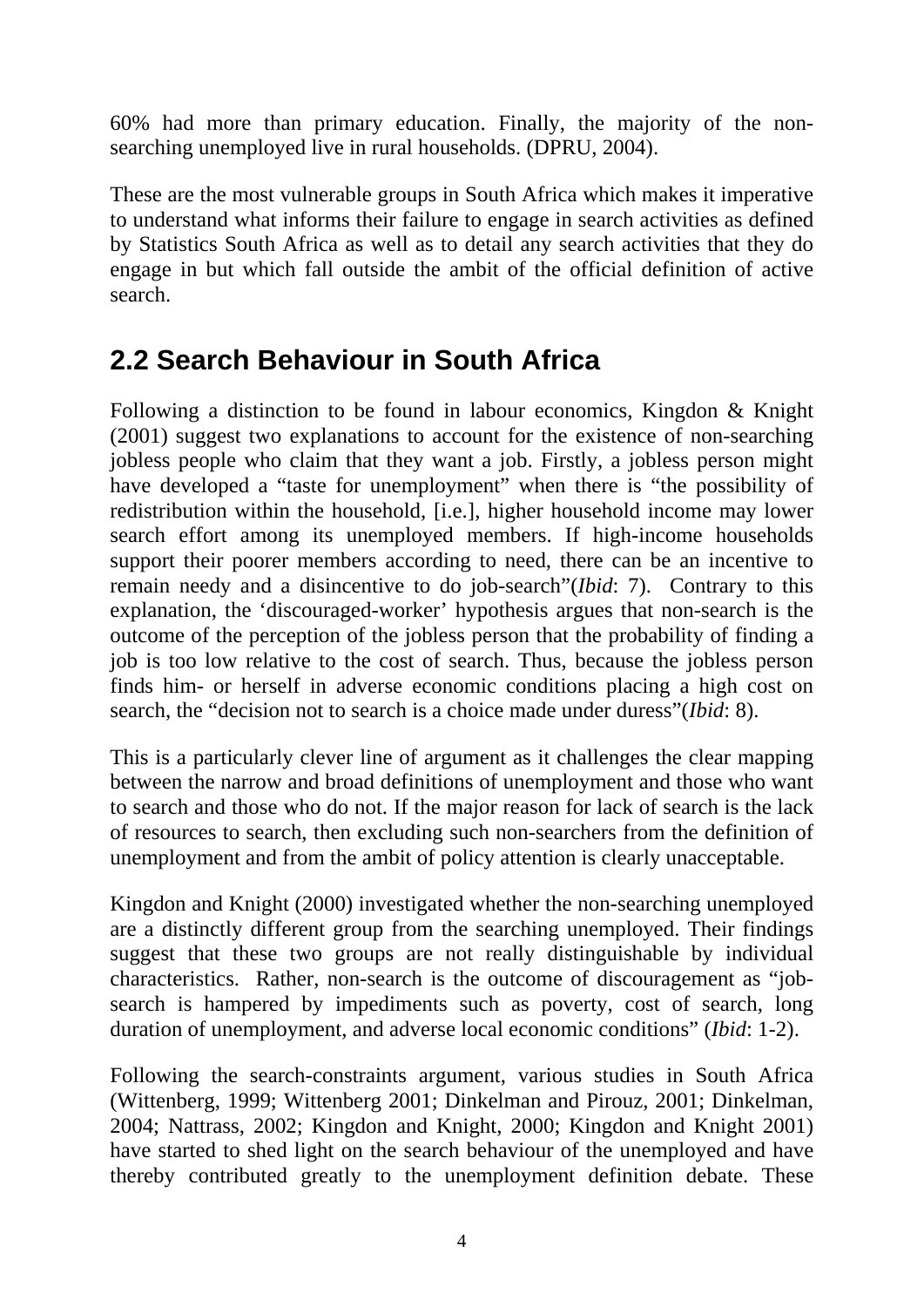studies have been guided by the two ideas. First, no matter how motivated the individual, job search is not frictionless and costless and therefore requires resources. Lack of search may not signal a lack of desire to be employed. Second, search is about information which can be gathered through labour market signals but also through many non-market interactions involving individuals, households, communities and firms. (Wittenberg, 2001). This complexity is not adequately captured by the current definition of active job search. In empirical work, these two considerations have driven researchers to give attention to the probability of finding a job and the cost of search relative to the expected benefits of the search activity. Following this line of argument, Dinkelman and Pirouz (2001) argue that :

"The net benefits of search are likely to be low when individuals are not able to access the correct type or quality of labour market information to ensure successful search. Information barriers in the labour market are generated through the individual characteristics of an unemployed person, as well as household and community or regional characteristics. For example: in South Africa, the costs of search facing a second-language English speaker living in rural Kwazulu-Natal in a household with no access to a telephone or regular newspapers, and with no other employed relatives are presumably very high. Add to this the reduced probability of this individual finding a job without matric or tertiary qualification and with no prior work experience, then the choice of non-search or the onset of discouragement may indeed be rational"(*Ibid*:8).

Having raised these questions, more recent papers have increasingly concentrated on the impact of different household characteristics on the search activity of the unemployed. Papers by Wittenberg (2001) and Dinkelman (2004) investigate how household and neighbourhood characteristics affect search behaviour. Wittenberg argues that the search activity is strongly influenced by the structure of the household. It "impacts on all the variables involved in the decision: the value of finding a job, the cost of searching as well as the value of non-market activities"(Wittenberg, 2001: 5). Besides individual characteristics Dinkelman (2004) identifies four possible ways in which the household impacts on job search. Households function as private security nets, productive units, information networks, and as creators of a work and/or search culture.

Given the importance of job-seeker's social structure, Seekings (2003) argues that the variance in access to human and social capital leads to the creation of an 'underclass'. Especially the lack of access to employment networks creates a systematic disadvantage for the underclass' search activity in a labour market where the majority of jobs are secured through friends and family members.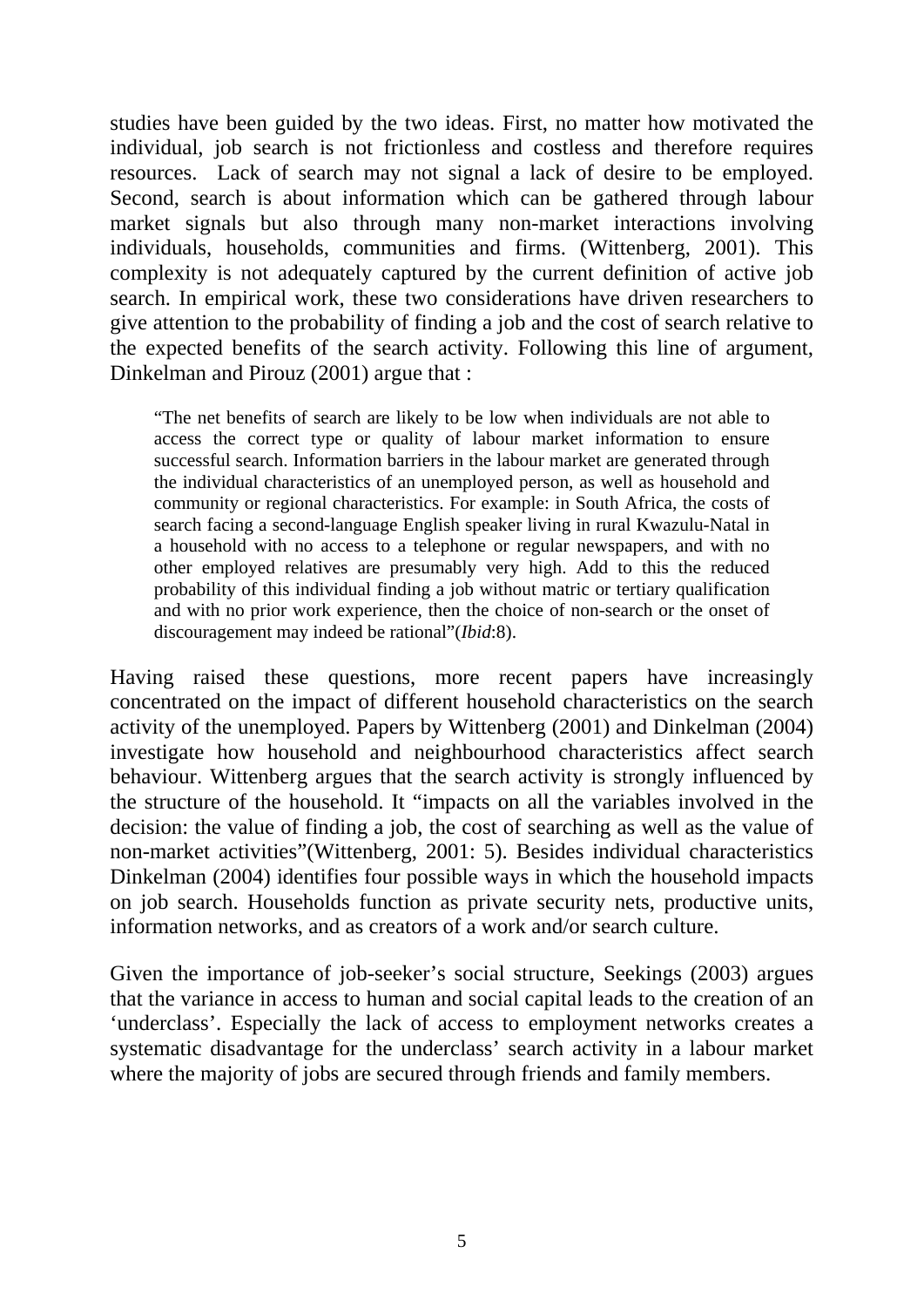Duff and Fryer (2004) present a preliminary analysis of job search activities in Duncan village, a pre-urban township close to East London. Their study is the first to examine the factors that determine the job-seeker's choice of search methods in South Africa. For them "job search is the external labour market, in the sense that it defines the way in which employees and employers locate each other, and, as such, it is one of the most important factors determining the information structure of the labour market"(*Ibid*: 2).

They distinguish between three forms of search: formal search (newspapers and/or employment agencies); word-of-mouth (assistance from relatives and friends, i.e. social networks); and place-to-place (direct contact of job searchers by going to factories and/or knocking on doors). The search categories are categorised according to the type of information transmitted. Formal search is possible if all relevant information about the job and the job-seeker can be transmitted through "impersonal, strictly market channels of applications and agencies"(*Ibid*: 5). When job-seekers are "unable to provide employers with a credible signal of their quality"(*Ibid*: 6), they have to rely on social networks to get access to the labour market with the help of referrals from friends and relatives. Wittenberg (1999) suggests a similar rationale for using social networks when seen from the employer's position. If matric qualifications are "highly variable between individuals" which has reduced the signaling function of educational attainment and "in a situation in which large numbers of the unemployed all posses the matric, its utility as a potential sorting device for an employer is reduced"(Wittenberg, 1999: 32). The outcome is that education matters little in the employment process and employers therefore increasingly rely on informal networks to source workers. Finally, according to Duff and Fryer (2004), job-seekers will have to use place-to-pace search when they have no access to formal search or social networks.

Place-to-place is the most used search method while word-of-mouth is the least used method, but the most successful, as most currently employed found their jobs through social networks. For them, this suggests "that [networks and formal search] give better access to the labour market" (*Ibid*: 11). Their findings support their argument. Network searchers are least educated with slightly less years of education than the place-to-place searchers while formal searchers are the most educated. Nevertheless, the probability of finding employment is the highest for network searchers and the lowest for place-to-place searchers. Networks and formal search methods are used by more or less the same amount of unemployed men and women while more men travel from place to place. Finally, on average, network searchers have been searching for the least time of all unemployed.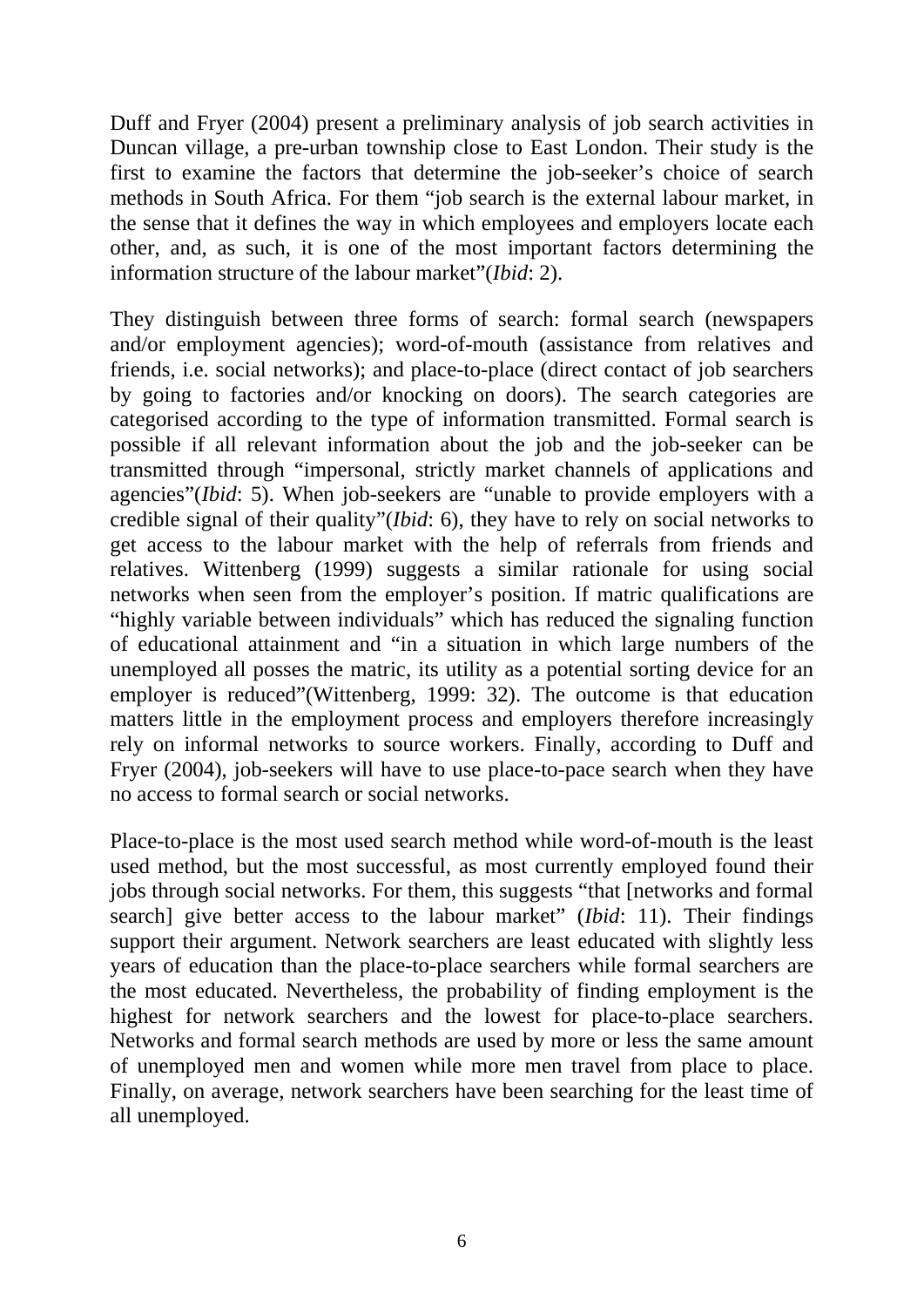The authors are surprised that despite the obvious success rate of social networks, the search method itself is under utilised by both men and women. They conclude that people do not choose different search methods. "If a searcher can generate a signal which employers trust using formal methods, that searcher will do so. If they cannot generate signals they use social networks, which are by nature exclusive, but are also by nature likely to provide a very limited set of information about jobs"(*Ibid*: 16).

Clearly it is important to further investigate how search is determined by the conditions the South African job-seekers face which either constrain or facilitate access to information in the labour market. The job-seeker has to gather information about vacancies and be able to signal his or her qualifications to the employer. Both these problems can be solved with various search methods which yield different success rates in fulfilling these functions. The cost of pursuing the search method in terms of financial costs and other opportunities forgone further constrain the ability of the searcher to actively search. The literature reviewed above suggests that in these circumstances the use of informal information networks rather than active search methods can be a rational decision of the jobless person. Having contacts with employed friends and relatives significantly increases the probability of finding a job while it reduces the cost of search.

Yet, having shown the importance of these possibilities, there is very little detailed work on the ways in which the unemployed actually look for a job and which factors influenced their choices. Duff and Fryer's study (2004) is so far the only explanation for the pursuit of different search methods in South Africa. The purpose of this paper is to shed some light on the factors which influence the choice of the search method and thereby tries to improve the understanding of the search process itself. The focus is on factors that determine the choice of the search method.

We proceed as follows. To identify possible factors that determine the choice of the search method we have to establish a theoretical framework which explains the decision to search and the choice of the search method. Second, we use the 2000 Khayelitsha/Mitchell's Plain (KMP) survey to analyse factors which characterise groups who use different search methods. In this respect, the design of the KMP survey proves very useful. Employed workers were asked how they got their current job, and unemployed workers were asked to report all search methods they use to look for a job. While Nattrass (2002) shows that the design of the skip patterns in the national labour force surveys is likely to prevent a proper understanding of the search behaviour of the unemployed and in particular their use of networks, this is not true of the KMP. Thus, the instrument is well suited to the task.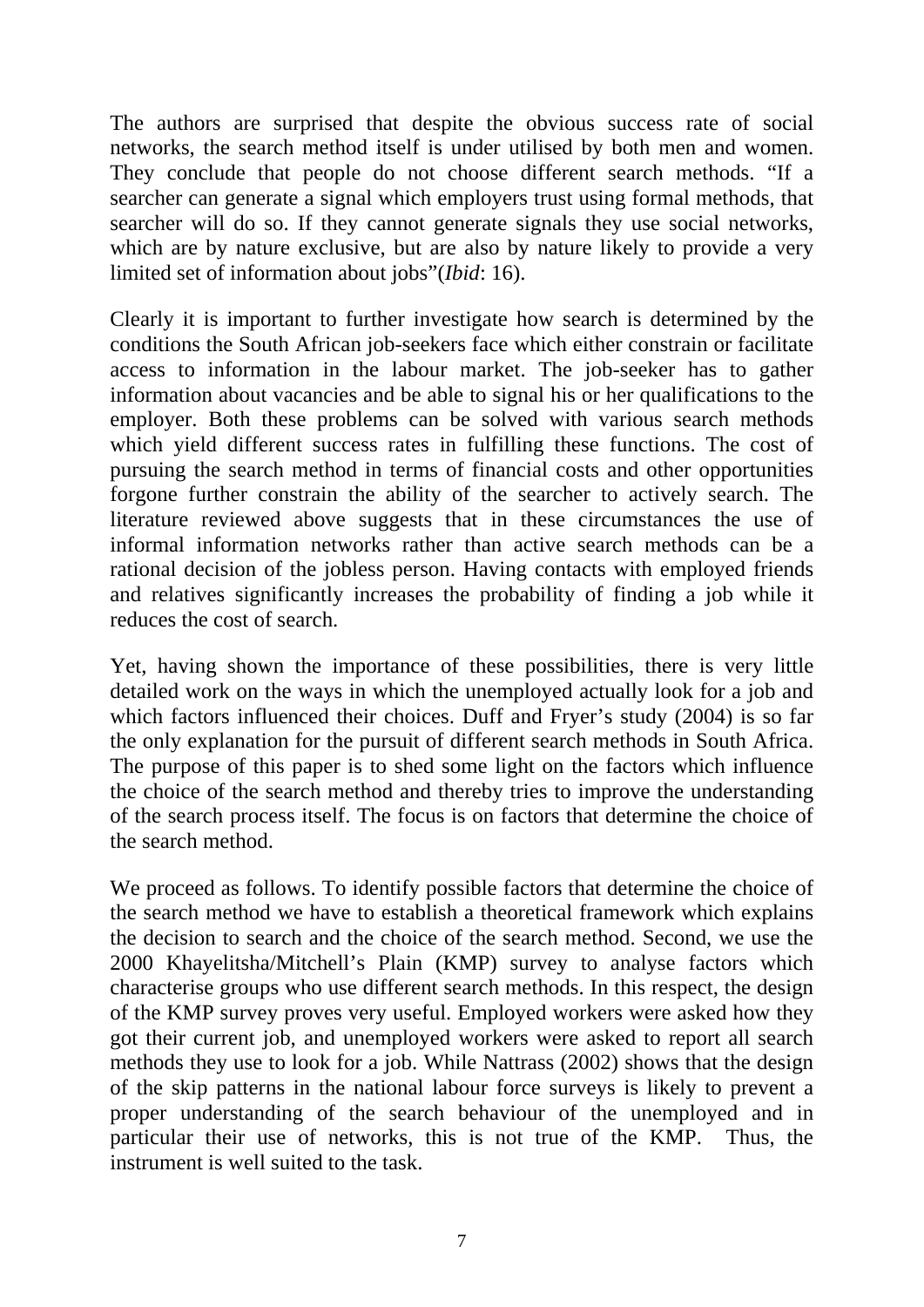# **3. Job Search: A Theoretical Framework**

The unemployed individual has to decide how to organise his or her search activity to yield the best results in terms of finding employment. Various factors which either constrain or facilitate the job-seeker's search activity force the jobseeker to choose a search strategy which enables him or her to participate in the labour market.

Like most markets, the labour market is characterised by imperfect information which requires that the market participants engage in the gathering and acquisition of relevant market information in order to make informed decisions. According to Pissaridis (2000):

"Trade in the labour market is a nontrivial economic activity because of the existence of heterogeneities, frictions, and information imperfections. If all workers were identical to each other and if all jobs were also identical to each other, and if there was perfect information about their location, trade would be trivial. But without homogeneity on either side of the market and with costly acquisition of information, firms and workers find it necessary to spend resources to find productive job matches. The heterogeneities may be in the skills possessed by workers, on the one hand, and those required by firms, on the other. They may be in the information possessed about the job. Or, they may be in the location of jobs, and workers and in the timing of job creation in different locations. In this environment there is uncertainty about the arrival of good jobs to job-seekers and good workers to hiring firms…" (*Ibid*: 3-4).

Due to existence of market frictions, it can be assumed that higher search effort potentially increases the probability of finding a job while at the same time, more search effort leads to higher search costs. In the end, "a worker will search for wage offers until the expected marginal return equals the marginal cost of search" (Stigler, 1962: 96).

In common with Wittenberg (1999) and Dinkelman and Pirouz (2001), we specify the expected value of search unemployment as:

 $U_s$  = expected value of search unemployment<br>=  $P*(F[w])$  +  $U = C$  $=$   $P_i^* (E[w_i])$  +  $U_i$  -  $C(s)$ 

where  $P_i$  refers to the individual's probability of finding a job multiplied by the expected wage  $E[w_i]$ , while  $U_i$  refers to the individual's value of unemployment and C(s) to the costs of search. What the equation clearly shows is that the jobless person has an incentive to start searching when  $P_i^*(E[w_i]) > C(s)$ .

The question each job-seeker has to ask himself is which search method gives a high probability of finding a job without costing too much. The decision to search and the choice of the search method are simultaneous processes which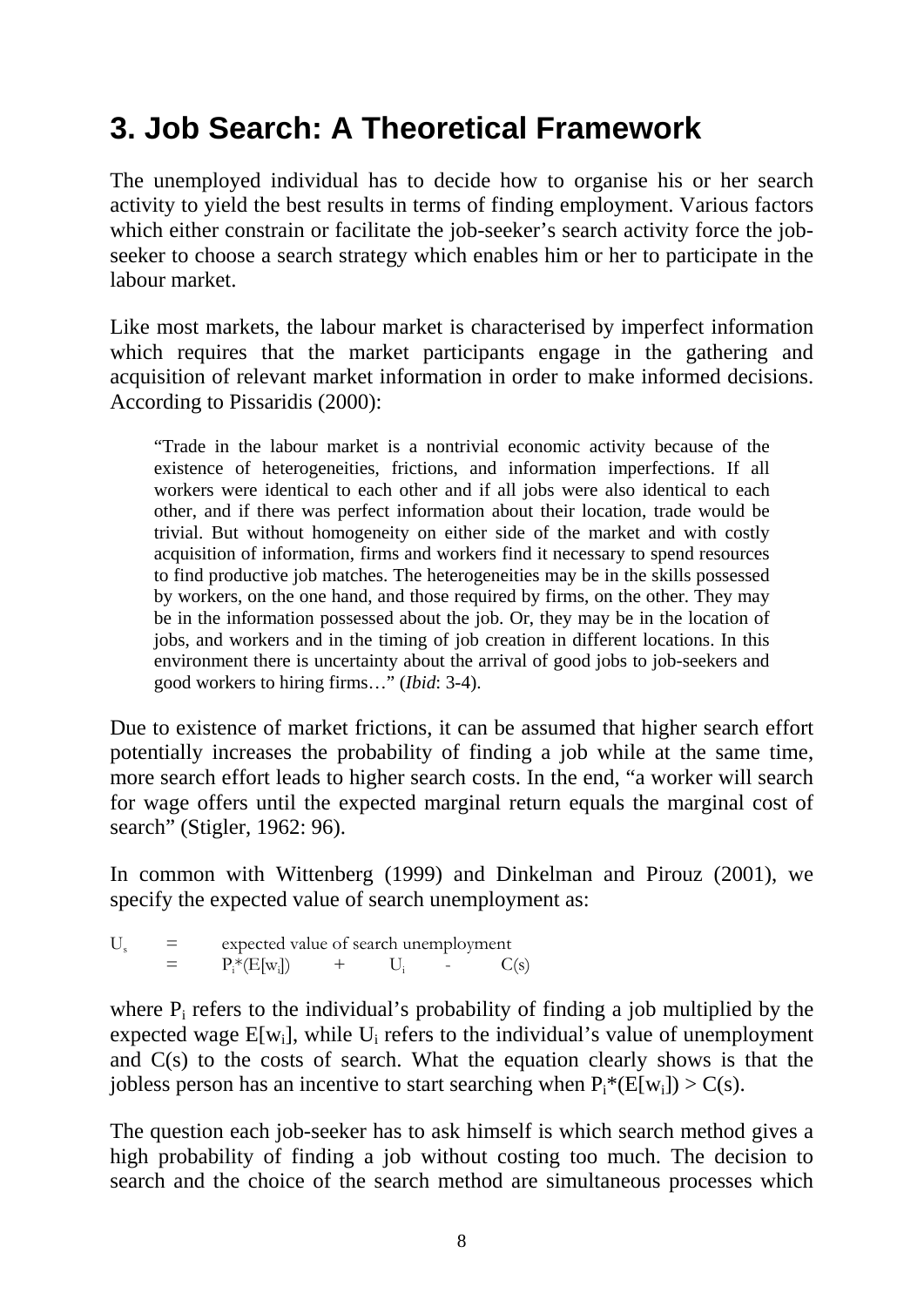are interlinked. If search is simply the sum of all search methods pursued then the unemployed is constantly in the process of deciding to search by evaluating the expected net benefits of the various search methods. The search benefit is determined by the ability of the various search methods to generate net benefits with respect to the probability of finding a job and the search cost they create. At the same time, the job-seeker has to consider the extent to which these methods are available and feasible. Based on the evaluation of the search methods, the job-seeker will then decide to pursue them and engage in search or not to search at all. Thus, we claim that in order to understand job search one has to understand the various factors which determine the choice of the search method. Because these factors which influence the benefits of the search methods can change over time, the unemployed job-seeker will constantly have to reassess the benefit of search.

Figure 1 shows a schematic representation of the various factors influencing the continuous decision-making process of the unemployed to start searching and the choice of the search method.

*Figure 1: Factors influencing the Decision to Search and the Search Method* 



Figure 1 illustrates the various steps which the unemployed has to consider if he wants to engage in job search. The sub-points in each box indicate possible factors influencing the decision making process.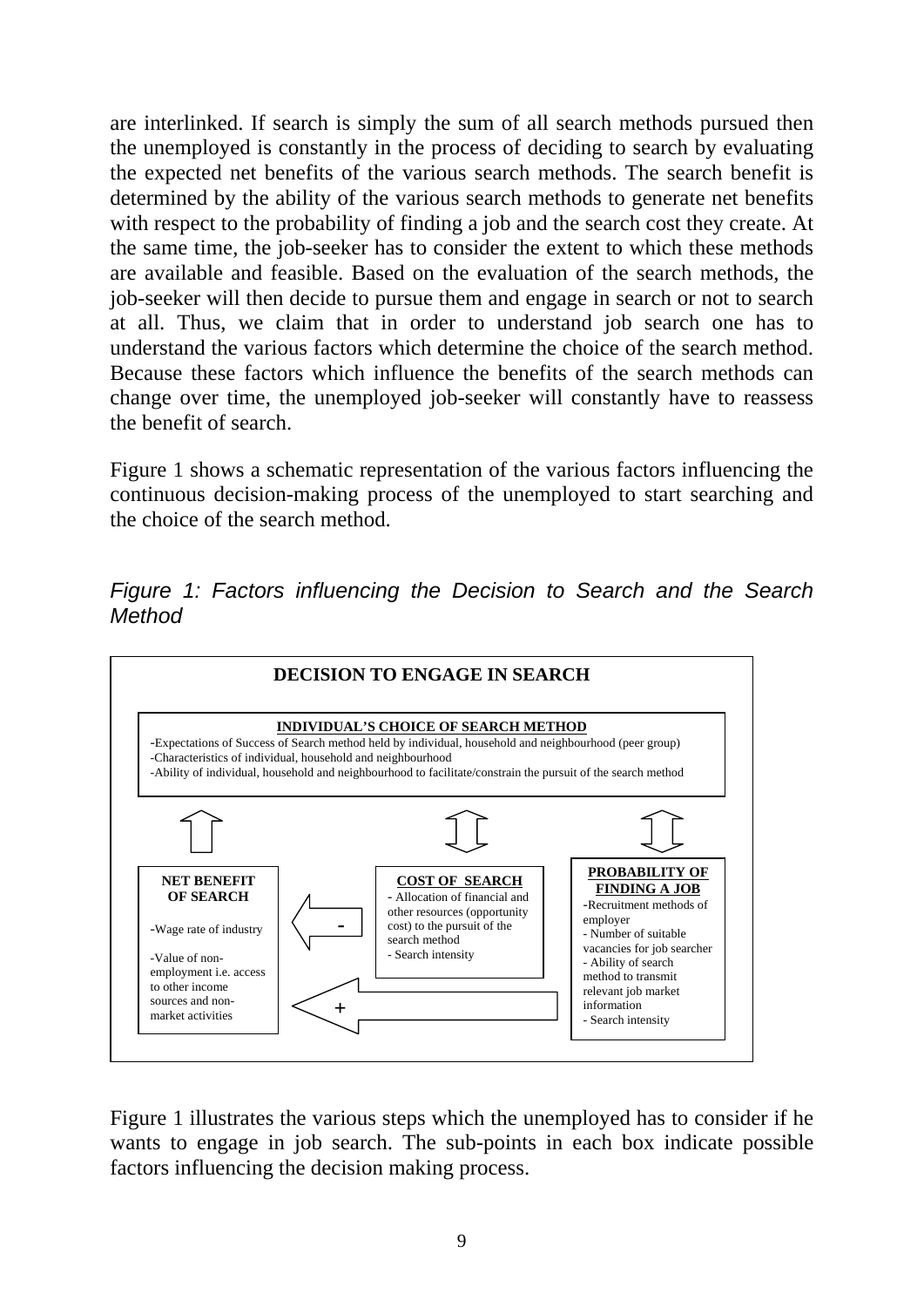As the unemployed decides to look for jobs, they have to choose which search methods yield the best results. The job-seeker has to consider the cost of pursuing the search method and the success of finding a job. This decision of the individual is not made in a social vacuum. The perception of the success of the search method is informed by previous experiences of the job searcher as well as reported experiences from other household members and peer groups. At the same time it might be the household or the peer group which facilitate the pursuit of the search method. Following the social capital argument, being socially embedded can create an advantage for the job-seeker through for example giving access to financial resources to cover the search cost or by acting as information transmitters. But, while social embeddeness might facilitate some search methods, it can also act as an obstacle to the pursuit of other search methods. Norms and customs in the household and the community determine the social position and the role of the individual and might therefore dictate the option of activities which are available to the individual. This might act as a constraint to the pursuit of certain search methods and in the worst case scenario, this may deny the individual any opportunities to search for a job. Under these types of social obligations falls the commonly held expectation that females, especially when married, should take care of the household, children and the elderly. When other household members expect the female to perform such duties, it might be impossible for her to leave the house in order to search for a job.

The cost of search reflects the amount of resources allocated to the pursuit of the search method. Dependent on the nature of the search method, the more intensively the method is pursued, the more resources have to be allocated to the search activity. Thus, financial as well as time constraints can make some search methods unfeasible. As explained above, household characteristics can either facilitate or further constrain the pursuit of such methods.

With respect to the probability of finding a job, the search intensity alone does not determine search success. The transition from unemployment into employment is the outcome of a two stage process. The unemployed job-seeker first has to locate a firm with a vacant position and only then can he try to get the job. Thus, the probability of finding a job should be divided into the job searcher's probability of locating a job and the probability of getting the job. Each probability is affected by different factors, so that the probability of finding a job is dependent on a range of individual, household and local labour market characteristics which make the search method 'effective' in the eyes of the searcher.

Labour market conditions as well as the recruitment methods of the employer influence the ability of the searcher not only to locate a vacancy but also to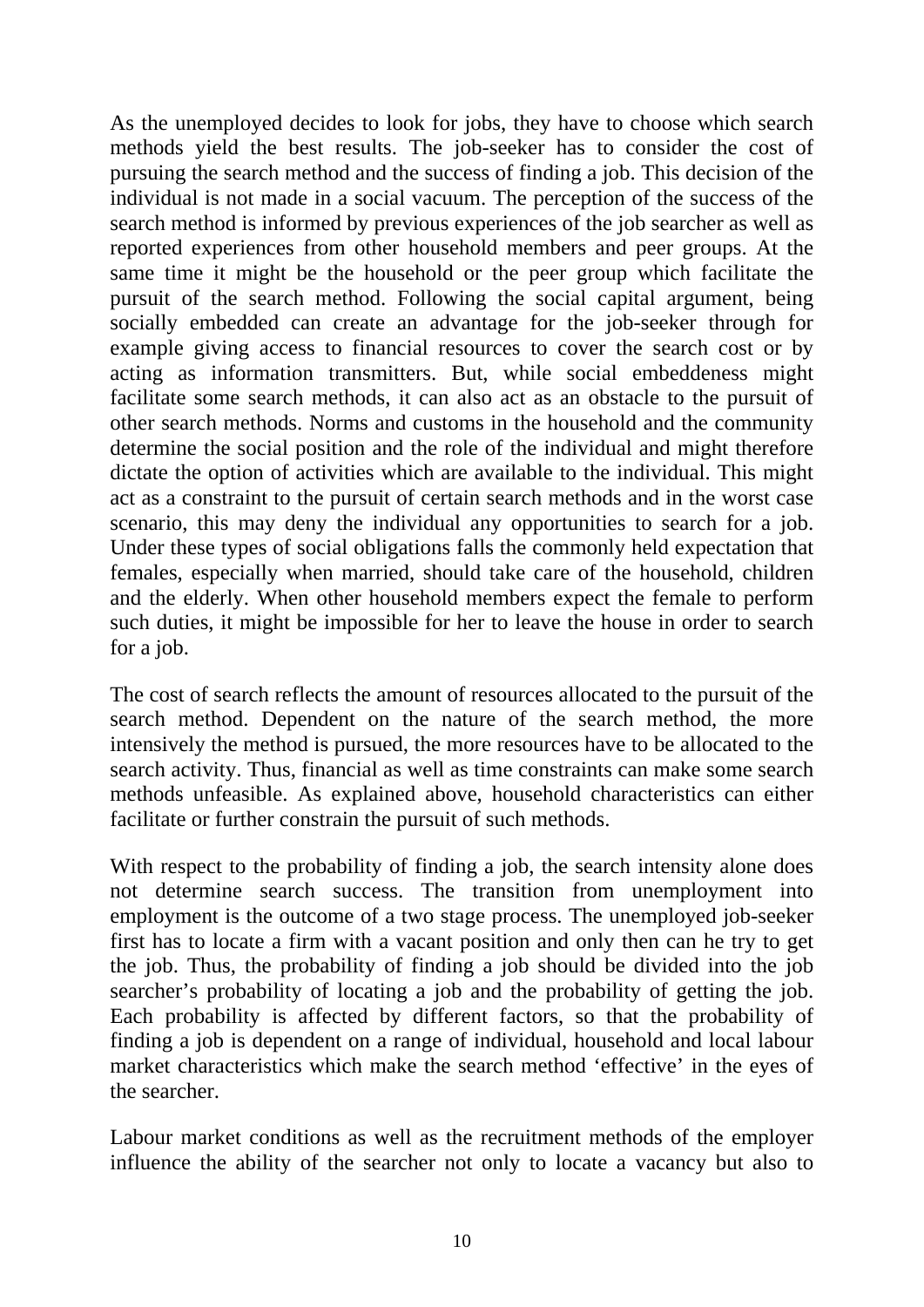eventually get the job. A highly skilled IT specialist will not wait on the side of the road to be picked up for a computer programmer job. No matter how much time he or she spends pursuing this search method, the expectation of success is very small. Similarly an unskilled worker will most probably have a lower success rate finding a job through the internet than by walking from factory to factory and directly asking for a job.

Clearly the probability of locating a job is strongly dependent on the recruitment process of the employer. If computer programmers were to be picked up on a daily basis on the side of the road, this search method would be highly successful compared to others. Also, if more companies were to advertise more jobs for unskilled workers on the internet, utilising the internet as a search method would be very effective for the unemployed unskilled worker.

Hence, 'locating a job' is very much the outcome of the labour market's modus operandi of how information about vacancies and available workers are communicated. Recruitment methods of the employer are dependent on cost benefit calculations. Generally, the literature on recruitment methods suggests that "firms invest more search effort in filling positions that require more education and training" (Osberg, 1993: 351). Companies have an incentive to increase search costs the higher the productivity of the desired worker and the lower the number of workers with the desired characteristic. Similar to the search of the job-seeker, companies will search until the expected marginal return equals the marginal cost of search. Recruitment of skilled workers therefore is mostly done through formal channels while unskilled workers are hired through informal channels with the main search cost imposed on the jobseeker (Stigler, 1962). When information is not available through formal channels, unskilled workers have to rely on informal channels or have to directly contact the employer.

Once the potential employee knows about a job, the probability of getting a job is dependent on the ability of the job-seeker to communicate reliable signals about his ability to the employer. When a paper qualification is a sufficient signal, formal methods can transmit the information. Formal channels will be inappropriate when a paper qualification is not sufficient because of high variability of the signal. This confirms Duff and Fryer's argument that jobseekers use the search method which allows them to send a reliable signal. At the same time, formal channels can also fail when the job requires particular personality characteristics which formal channels cannot communicate. "While the formal market is quite good at signaling worker skills – education, worker training programmes, and skill certifications – the formal job market is a very poor provider of other information desired by employers, such as worker reliability, willingness to follow direction, attitude, and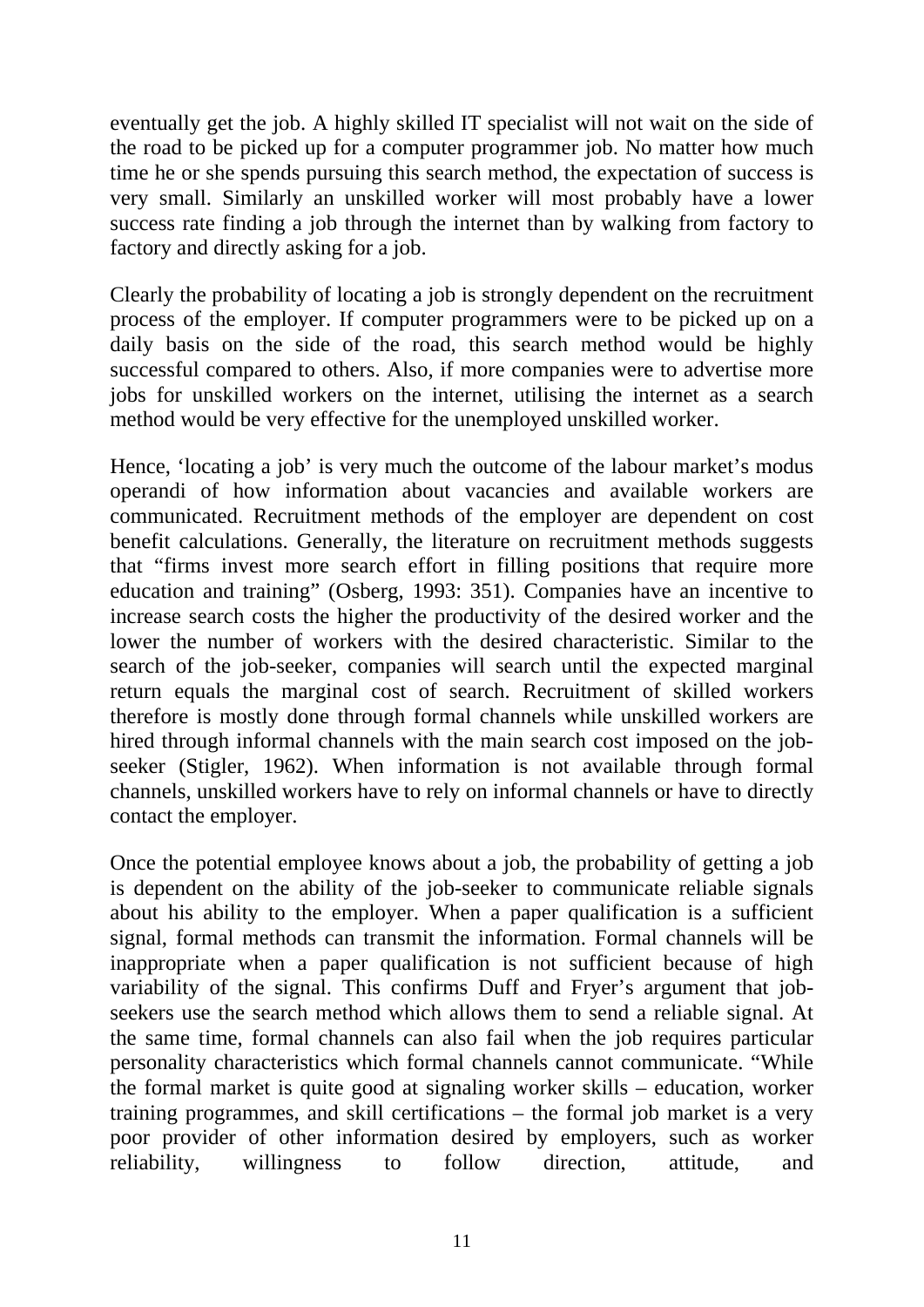trustworthiness"(McEntarfer, 2003: 51). In this case informal channels, i.e. social networks, can give the job-seeker an advantage. Various studies (e.g. Wittenberg 2001) have shown that having an employed household member increases the probability of employment success. One explanation for this has been the ability of the employed household member to give the unemployed household member access to relevant labour market information which effectively increases the attachment of the unemployed to the labour market, not only through the probability of getting a job but also through the probability of locating a job.

The problem is that some methods which increase the probability of locating a job and the probability of getting a job are not available or feasible for some jobseekers. If the job-seeker does not have an employed household member or employed peers, using social networks as a search method seems highly ineffective. In addition to such household characteristics, individual characteristics like health problems or physical impediments can hinder the active pursuit of more 'appropriate' methods. Lack of formal education, especially the inability to read and write, reduces the ability of the searcher to gather printed information and to respond in writing.

Finally, the net benefit of job search depends on the cost of search and the expected wage. Once there is an expected net benefit in engaging in search, there is an incentive for the unemployed to search. This then feeds back into the decision to search.

# **4. Empirical Analysis of Search Activities in the Khayelitsha/Mitchell's Plain Survey**

In 2000 the Southern Africa Labour and Development Research Unit (SALDRU) in collaboration with the Institute for Social Research (ISR) of the University of Michigan developed and conducted a survey in the magisterial district of Mitchell's Plain. This area houses almost three quarters of the African and over one fifth of the Coloured Cape Town metropolitan population.

The aim of the survey was to establish a better picture of labour market issues by exploring "the extent to which livelihoods, and in particular labour market behaviour, involved individuals in multiple activities [because] high poverty and unemployment rates in South Africa necessitate that households involve their members in multiple activities as part of their livelihood strategies"(SALDRU, 2003: 2).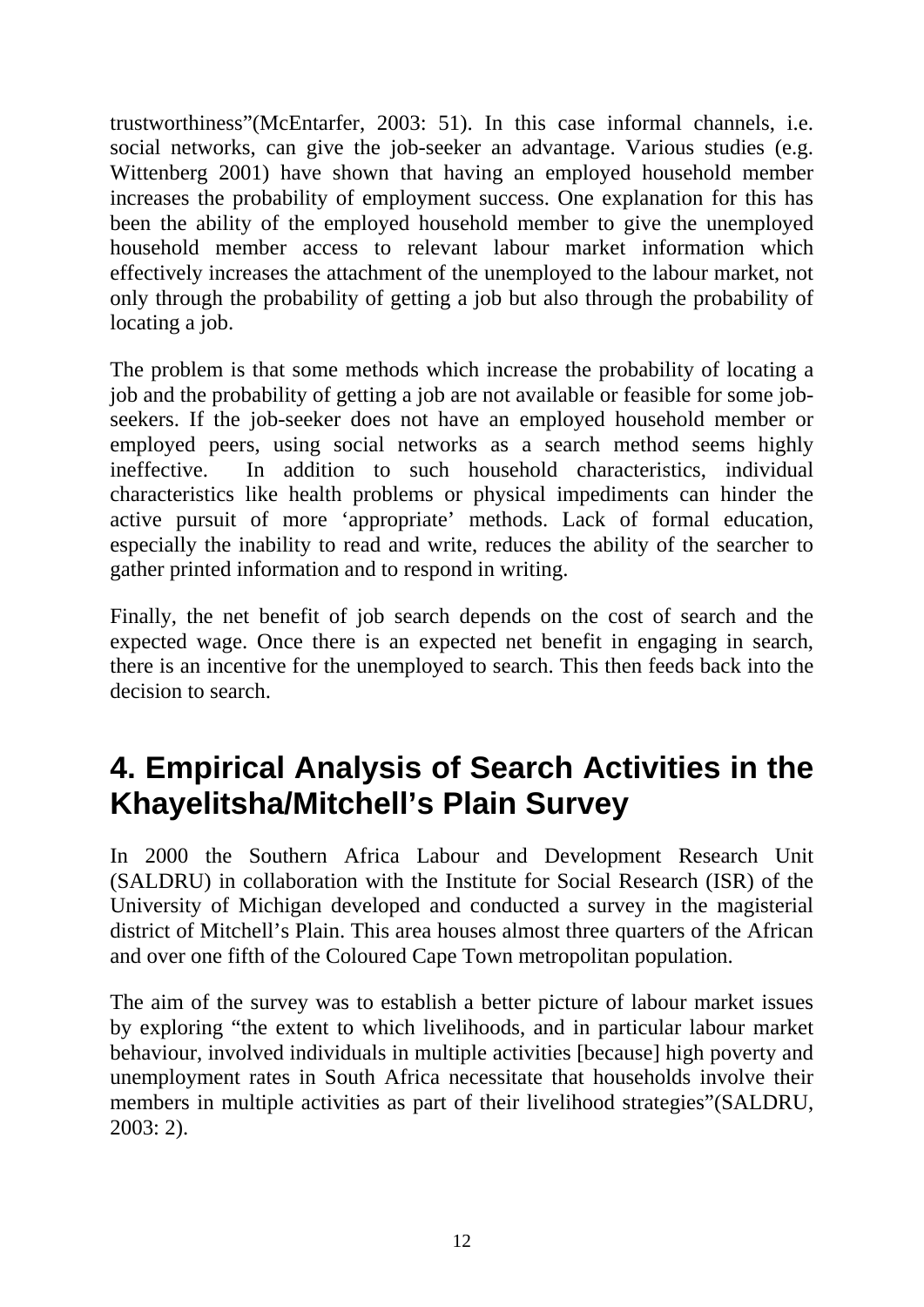Although the survey is neither representative of the Cape Town metropolitan area nor of South Africa as a whole (it only looks at an urban sample of the African and Coloured working class), it can give valuable insights into factors which influence the search behaviour of the semi- and unskilled unemployed.

#### **4.1 Descriptive Analysis of Job Search Methods used by the Unemployed in Khayelitsha/Mitchell's Plain**

In total, 2644 adults in 1176 households responded to questions about their individual characteristics and their labour market activities. In the "Unemployment" section of the survey, respondents had to pass certain selective questions to establish that they were currently not engaged in some kind of economic activity, willing to work and that they were available for work at conventional working hours<sup>3</sup>. These unemployed were then asked about the activities they pursue in order to find a job. The following options were read out to the respondents:

"When did you last do any of the following activities?"

- 1) Looked in newspapers
- 2) Relied on household members to tell you about a job
- 3) Relied on friends/family members in different households to tell you about a job
- 4) Relied on household members to get you a job at their workplace
- 5) Relied on friends/family members in different households to get you a job at their workplace
- 6) Went to factories and waited outside
- 7) Knocked on factory gates and/or visited private homes and shops
- 8) Visited employment agencies
- 9) Phoned up (or visited) old employers and asked for jobs
- 10) Waited on the side of the road

1

11) Looked on notice boards in community centres, shopping centres, shops, etc.

For the purposes of this paper, the search methods of the last week prior to the interview were analysed. Because respondents were allowed to give multiple

 $3$  The enumerator was instructed to "skip the rest of [of the Unemployment] module" when respondents positively indicated that they either were "currently working for a wage" or were "currently self-employed" and/or answered with "no' to the question "Do you want a job?" Furthermore, they had to specify if they were available during conventional working hours "Monday to Friday during the day". Every respondent used in the sample for this paper had to fulfil these conditions to be considered a 'participating' unemployed person. It is assumed that housewives, who even if they indicated that they wanted a job and were not currently engaged in some kind of financially rewarded economic activity , would specify that they were not available during conventional working hours. This assumption is necessary to allow the following interpretation of the search activities of the unemployed.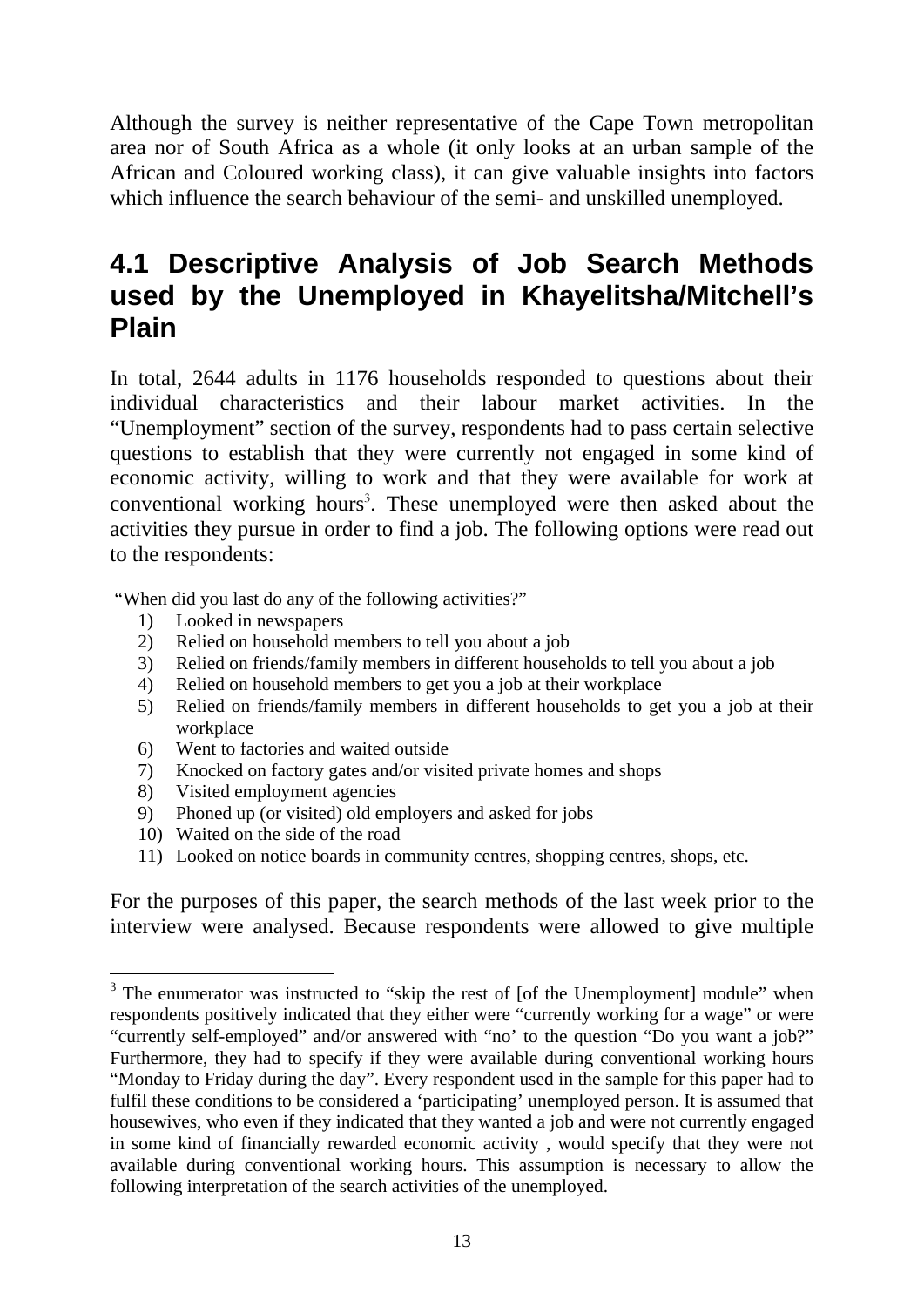responses, it was not feasible to investigate the characteristics for each search method. Following the discussion in the theoretical part of this paper, options 1, 6, 7, 8, 9, 10, and 11 are considered 'active' search methods where the jobseeker takes some kind of initiative to pursue the method. This initiative involves spending time or other resources on the pursuit of the method. These methods are therefore defined as "active search strategies". Options 2, 3, 4, and 5 are considered 'passive' search methods as their pursuit does not involve any direct financial or opportunity  $costs<sup>4</sup>$ . These methods are therefore defined as "*passive search strategies*".

In this paper we consider 4 different types of search strategies: exclusive active searchers, exclusive passive searchers, mixed strategy searchers and nonsearchers. Exclusive active searchers have indicated that they have done at least one if not a combination of search options out of the active search methods (1, 6, 7, 8, 9, 10, and/or 11 of the above list) but have not relied at all on household members or friends and family in different households to tell them about a job or even get them a job. Exclusive passive searchers on the other hand have indicated that they only relied on social networks, i.e. family and friends (options 2, 3, 4, and 5 of the above list) but have not engaged in any of the active search methods. Mixed strategy searchers claimed that they have used options from the entire range of search methods, i.e. that they have used at least one if not a combination of search methods from the active as well as from the passive search method options. Finally, respondents who indicated that they had done none of the given search methods during the last week prior to the survey are defined as non-searchers.

These categories follow directly the classifications created by Nattrass (2002). Her search classifications were created in response to the standard international labour force approach allowing for a far more nuanced investigation to the search behaviour of the unemployed which was one of the main objectives of the KMP survey. "The KMP data set allows us to create three new definitions of unemployment: (1) the active-searching unemployed; (2) the network-searching unemployed; and (3) the marginalised unemployed"(Nattrass & Walker, 2005: 500). For the purpose of our paper, we decided to sub-divide the activesearching groups into exclusive active searchers and searchers who use active as well as passive channels, i.e. mixed strategy searchers. This allows us to investigate more precisely the factors which influence the choice of the job

1

<sup>&</sup>lt;sup>4</sup> The decision to classify the different search methods along the dichotomy "active" and "passive" is in order to highlight the 'grey zone' of search activities. Pursuing 'passive' search, i.e. "relying on friends and family", might involve a whole range of 'activities' like keeping regular contact with your friends and family, reminding them to 'keep their eyes open for you', etc. The point is that this kind of search might be perceived as "passive" as the searcher does not search first hand for the information him/herself.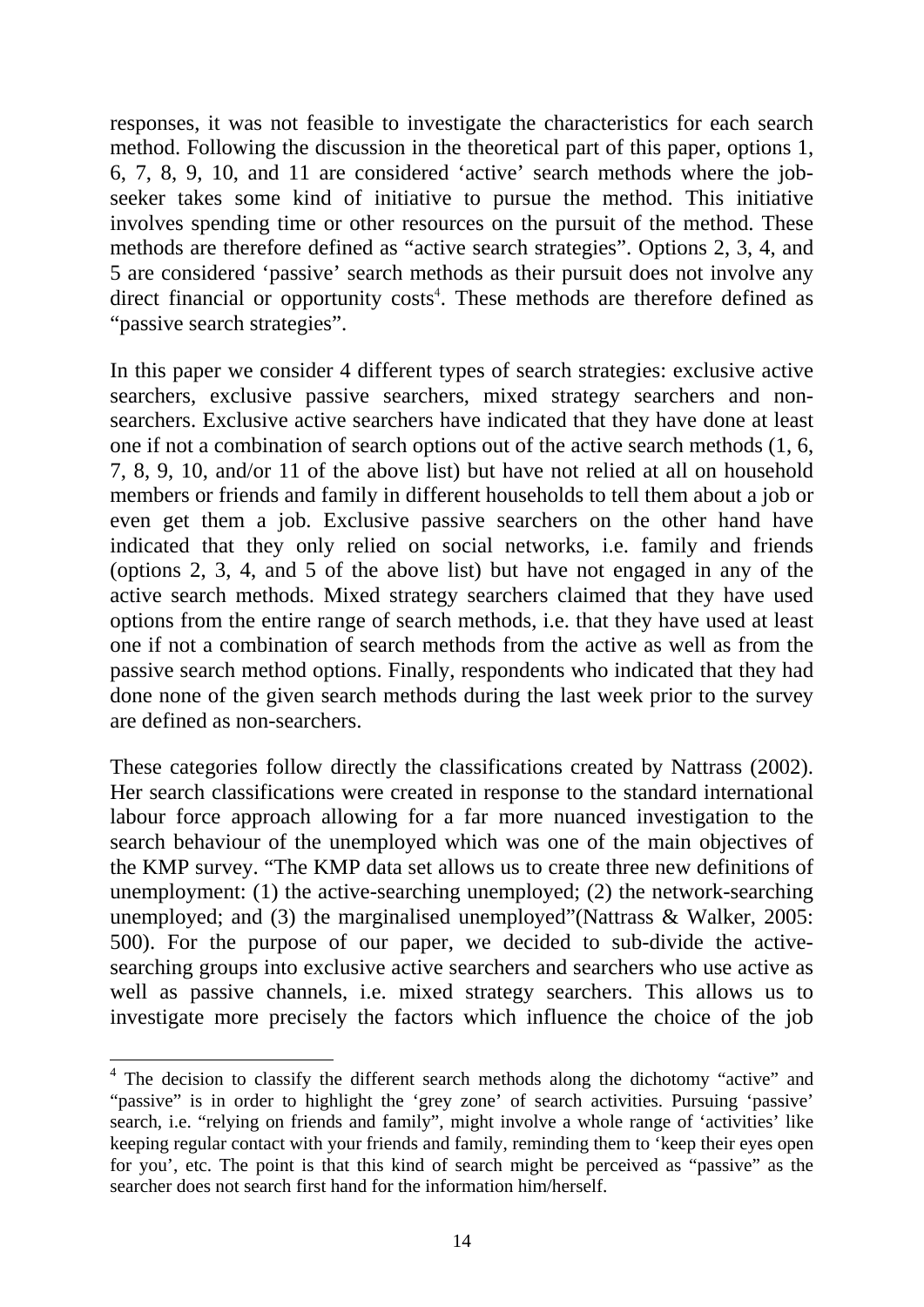searcher to employ either active search methods or passive search methods. Unfortunately, because of the possibility of multiple answers, it is impractical to make an even more disaggregated breakdown of the search methods.

Figure 2 shows that more than one third of the unemployed are not searching. Of all the unemployed, 24% use exclusively active search methods, 15% rely exclusively on the assistance of friends and relatives while the remaining 27% use a mixed strategy of active and passive search channels.



*Figure 2: Breakdown of Search Strategies* 

*Source*: KMP 2000, own calculations see Appendix Table A1.

Table 1 shows a breakdown of the individual characteristics of the unemployed in the various search strategies. The total racial breakdown mirrors the demographic characteristic of the Mitchell's Plain magistrate. Proportionally, the same amount of African unemployed and Coloured unemployed are either non-searching or exclusively active searchers. More Coloured searchers rely on passive search while more African unemployed pursue a mixed strategy of active and passive search*.*

In terms of gender differences, in the entire sample there are almost twice as many females as males. Females are proportionally more represented in the nonsearching group compared to males with a ratio of 3:1. Active and mixed strategies are more important for males while females rely more on social networks to find a job. Thus, gender seems to strongly determine the intensity of search with females having to rely on passive search or do not search at all.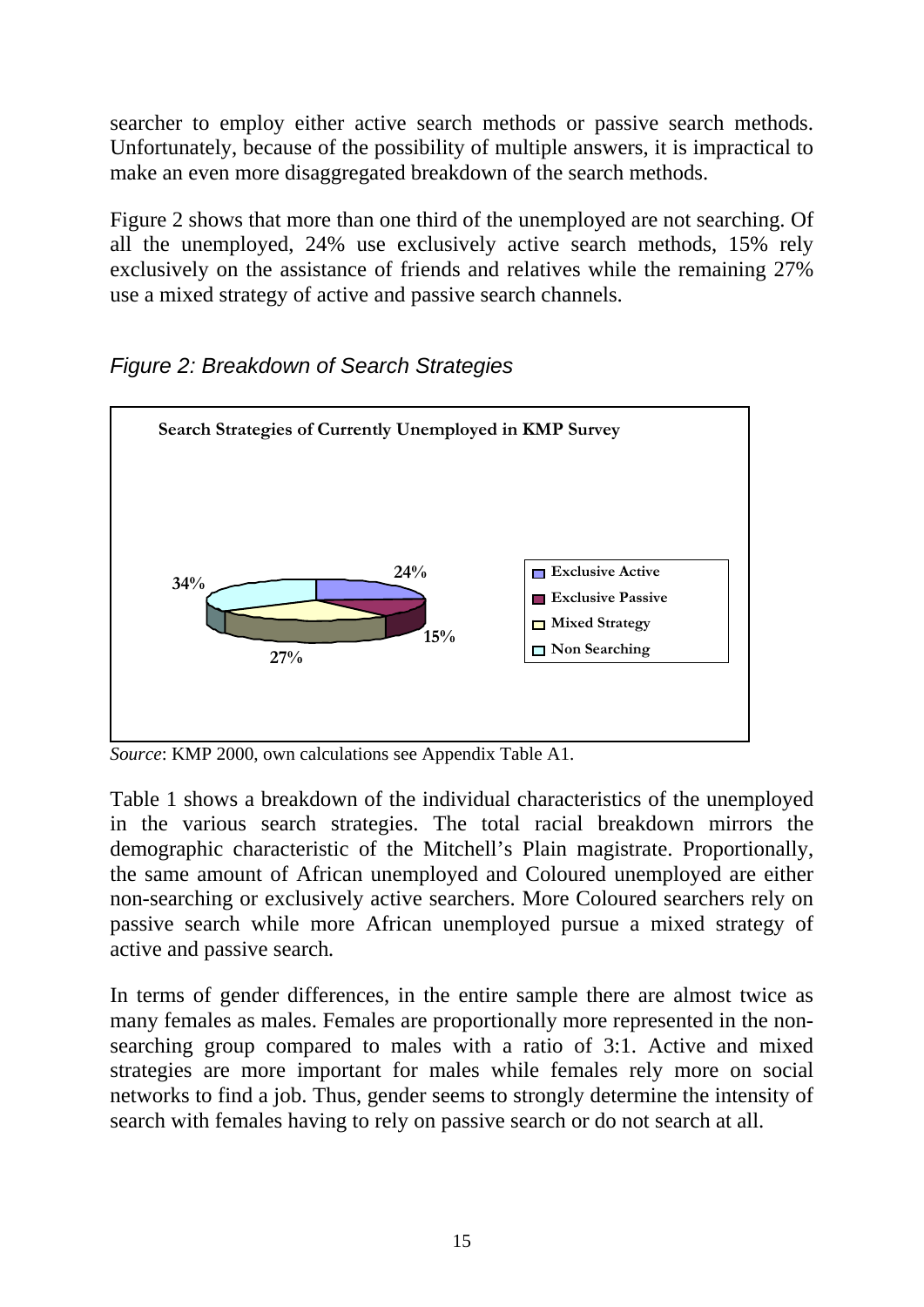The unemployed are on average around 30 years and older. Non-searchers are the oldest group which might indicate discouragement while the searching unemployed do not show any particular age differences.

None of the unemployed groups exhibit very high levels of education with the average years of education being 8.4 years. The non-searching unemployed show the lowest level of education followed by the passive searchers. The mixed strategy searcher received the highest level of education. These results can be misleading because of the aggregation of the search methods. Following Duff and Fryer (2004), one could expect that newspaper advertisement searchers and unemployed workers registered with an employment agency might have more years of education.

| <b>Search</b>       |       | Race       |            | Gender |      | Age             |     | <b>Education</b> | <b>Total</b> |
|---------------------|-------|------------|------------|--------|------|-----------------|-----|------------------|--------------|
| method              |       |            |            |        |      |                 |     | (Years)          |              |
|                     | Afr   | <b>Col</b> | М          | F      |      | <b>Med Mean</b> | Med | <b>Mean</b>      |              |
| <b>Excl.</b> active | 185   | 50         | <b>100</b> | 135    | 27   | 31              | 9   | 8.6              | 235          |
|                     | (24;  | (25;       | (29;       | (21;   |      |                 |     |                  |              |
|                     | 79)   | 21)        | 43)        | 57)    |      |                 |     |                  |              |
| <b>Excl passive</b> | 109   | 34         | 47         | 96     | 28   | 30              | 9   | 8.3              | 143          |
|                     | (14;  | (17;       | (13;       | (15;   |      |                 |     |                  |              |
|                     | 76)   | 24)        | 33)        | 67)    |      |                 |     |                  |              |
| <b>Mix</b>          | 214   | 46         | 118        | 142    | 27   | 30              | 9   | 8.9              | 260          |
| <b>Strategy</b>     | (28;  | (23;       | (34;       | (23;   |      |                 |     |                  |              |
|                     | 82)   | 18)        | 45)        | 55)    |      |                 |     |                  |              |
| Non search          | 264   | 66         | 85         | 249    | 29.5 | 33              | 8   | 7.9              | 334          |
|                     | (34;  | (34;       | (24;       | (40;   |      |                 |     |                  |              |
|                     | 79)   | 21)        | 25)        | 75)    |      |                 |     |                  |              |
| <b>Total/Avg</b>    | 771   | 196        | 350        | 622    | 28   | 31.4            | 9   | 8.4              | 972          |
|                     | (100; | (100;      | (100;      | (100;  |      |                 |     |                  |              |
|                     | 80)   | 20)        | 36)        | 64)    |      |                 |     |                  |              |

*Table 1. Individual Characteristics of Currently Unemployed* 

*Source*: KMP 2000, own calculations, **Number** (Column %; Row %)

In the theoretical framework, we argued that household characteristics have a crucial impact on the choice of the search method as they either constrain or facilitate search. Table 2 exhibits various household characteristics which can influence the search behaviour of the unemployed.

Exclusive passive searchers constitute the only group which has a positive household employment ratio. More passive searchers live in households where at least one other household member is employed than in households with no employment. As mentioned above, this could either mean that passive searchers are living off other employed members of the household or that the employed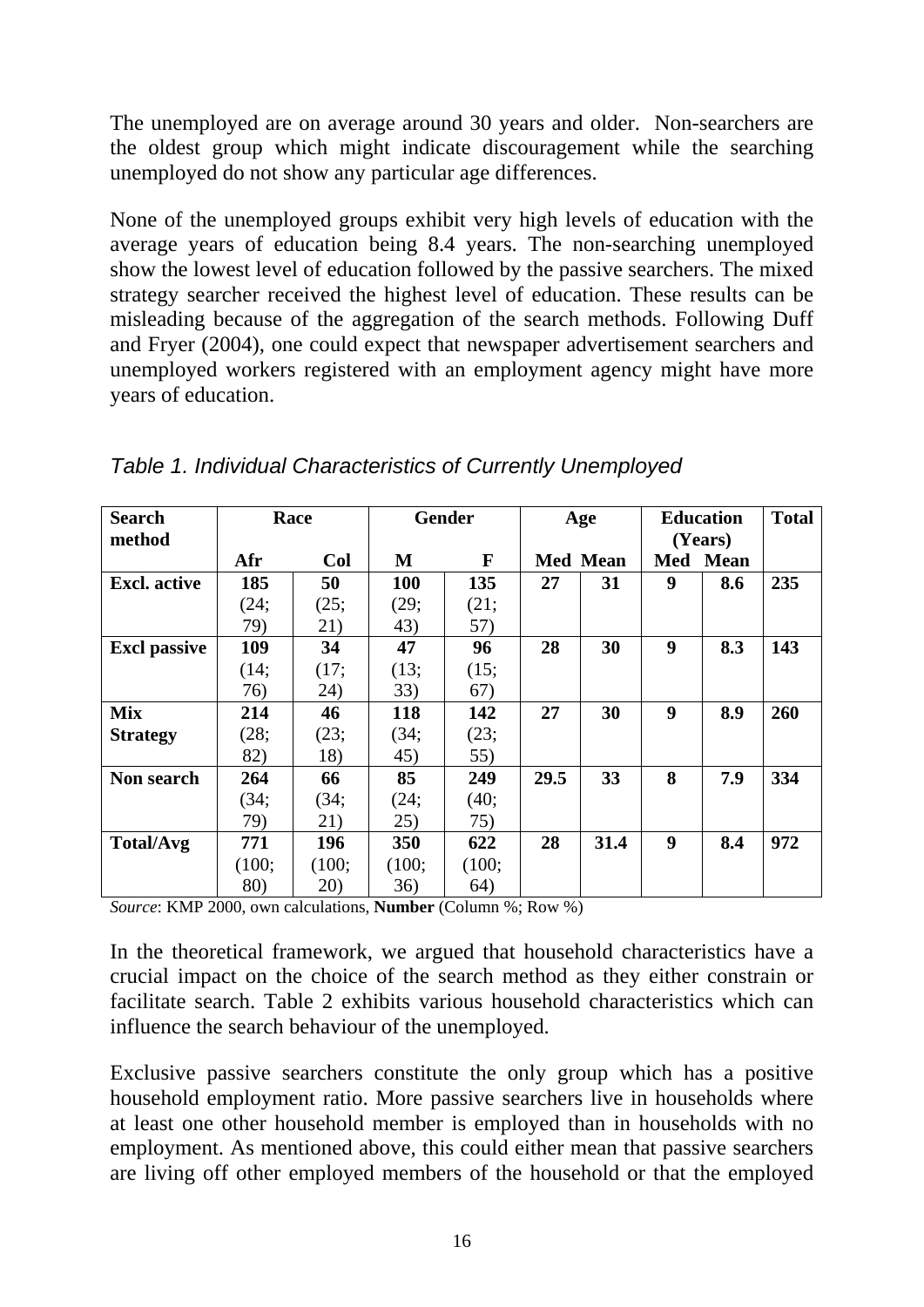member increases the probability of locating and getting a job with very low search costs. What is surprising is that of all the different search groups, mixed strategy searchers have the lowest household employment ratio. This might indicate that they have to rely more on the assistance of friends and family in other households.

This seems to be confirmed when one looks at the number of unemployed who claim that they have contacts that can get them access to the labour market. Non searchers have the lowest number of contacts in the labour market, followed by the exclusive active searchers. Exclusive passive searchers as well as mixed strategy searchers have a positive ratio of labour market contacts with exclusive passive searchers being the most connected group of the unemployed. This suggests that the choice of the search method is strongly influenced by the number of labour market contacts. The more contacts are available the lower is the incentive to search actively. The lower the number of contacts available to the unemployed, the more likely it is that the job searcher starts to engage in active search until the searcher either relies exclusively on active search or stops searching.

On average, household per capita income is lowest for mixed strategy searchers while exclusive active searchers have a slightly higher average. Non searchers and exclusive passive searchers live in households with significantly higher per capita household incomes, of which the exclusive passive searchers have got the highest. Although this could be the outcome of outliers in the data, the higher median indicates that the majority of the households do show higher incomes per person. This might indicate that non-searchers are voluntarily unemployed and exclusive passive searchers have little incentive to search more intensively.

On average, exclusive passive searchers live in households with more adult members. Exclusive active and mixed strategy searcher households have only slightly less adult members in the household while non-searchers live in households with the lowest number of adults. In terms of children, mixed strategy searchers have the lowest number of children in the household and non searchers have the highest number of children. Non searchers therefore might be constrained in pursuing active search because of being tied up in domestic duties while they lack the labour market contacts to rely on social networks.

Having established the individual and household characteristics of the various unemployment groups, we turn to the question of which search method is perceived to be the most appropriate.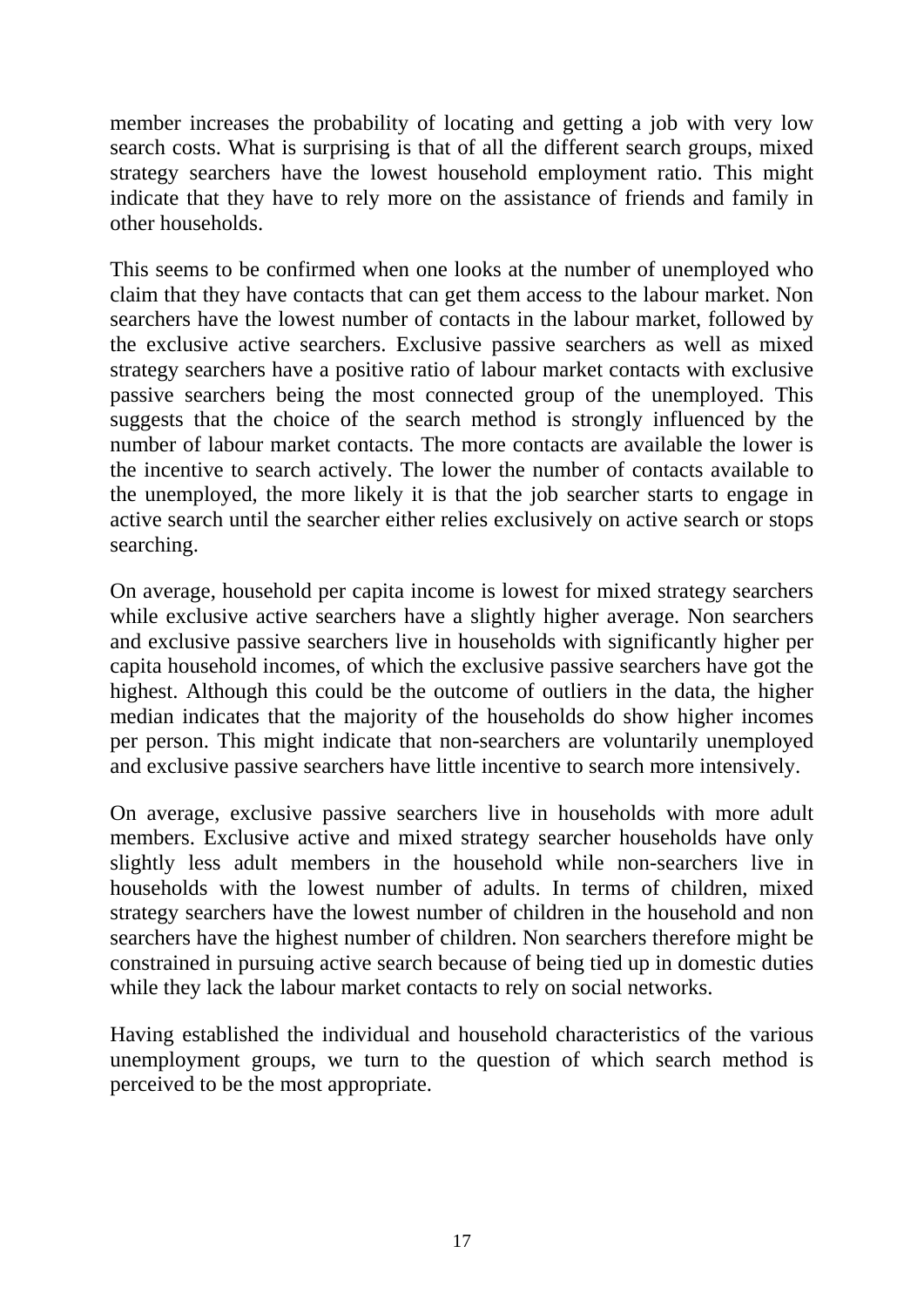| <b>Search</b>       |           | <b>HH</b> employment |            | <b>Labour Market</b> |          | <b>HH</b> Income | <b>HH</b> | <b>HH</b>    | <b>Total</b> |
|---------------------|-----------|----------------------|------------|----------------------|----------|------------------|-----------|--------------|--------------|
| method              |           |                      |            | contacts             | per Cap* |                  | Adult     | <b>Child</b> |              |
|                     | Yes       | N <sub>0</sub>       | <b>Yes</b> | N <sub>0</sub>       |          | <b>Med Mean</b>  | size      | size         |              |
| <b>Excl.</b> active | 116       | 119                  | 95         | 136                  | 200      | 273.2            | 3.41      | 1.72         | 235          |
|                     | (25; 49)  | (24; 51)             | (21; 40)   | (27; 60)             |          |                  | (1.71)    | (1.81)       |              |
| <b>Excl passive</b> | 77        | 66                   | 86         | 53                   | 233      | 318.4            | 3.52      | 1.67         | 143          |
|                     | (16; 54)  | (14; 46)             | (19; 60)   | (10; 40)             |          |                  | (1.66)    | (1.57)       |              |
| Mix                 | 117       | 143                  | 153        | 107                  | 200      | 270.2            | 3.40      | 1.56         | 260          |
| <b>Strategy</b>     | (25; 45)  | (28; 55)             | (34; 59)   | (20; 41)             |          |                  | (1.63)    | (1.41)       |              |
| Non search          | 157       | 177                  | 117        | 215                  | 211      | 286.4            | 3.13      | 1.82         | 334          |
|                     | (34; 48)  | (35; 52)             | (26; 35)   | (42; 65)             |          |                  | (1.56)    | (1.59)       |              |
| <b>Total/Avg</b>    | 467       | 505                  | 451        | 511                  | 200      | 283.5            | 3.33      | 1.7          | 972          |
|                     | (100; 48) | 100; 52)             | (100; 46)  | (100; 53)            |          |                  | (1.64)    | (1.62)       |              |

*Table 2. Household and Labour Market Characteristics of Currently Unemployed* 

*Source*: KMP 2000, own calculations, **Number** (Column%; Row% or Standard Error).

*Note*: \* This is not adjusted for children or economies of scale (adult equivalence).

It was argued in the theoretical framework that the choice of the search method is a mixture of feasibility and effectiveness. The survey asked the unemployed to evaluate the effectiveness of certain search methods for the respondent's level of skill and experience. Respondents were not asked directly about the feasibility of certain search options except for some general questions on aspects which can impact the ability to search. We therefore do know which search methods the respondents perceive to be the most effective for them. In addition, we know which search methods they pursue, but we do not know why they chose these methods, or more particularly, why some searchers do not pursue methods which they perceive to be more appropriate. Respondents were not asked why they decided not to pursue certain search methods. Hence, we do not know what factors led to the decision to engage in a particular search strategy. Nevertheless, following the theoretical framework with regard to aspects which make a search option effective and feasible, we can deduce possible reasons for choosing the type of search activity.

Table 3 reports the search methods which the currently unemployed perceive as the best way of finding a job given their skill level and experience. Nonsearchers do not show any particular pattern, with 41% of them considering passive search methods to be the best way to look for a job. Mixed strategy searchers indicate that all methods are appropriate with 44% of them stating that passive search is the best way.

It is surprising that 47% of the exclusive passive searchers consider active search methods as the best way of looking for a job (non-shaded area of exclusive network search column), while 29% of the exclusive active searchers report the use of social networks as the most effective way of finding a job (non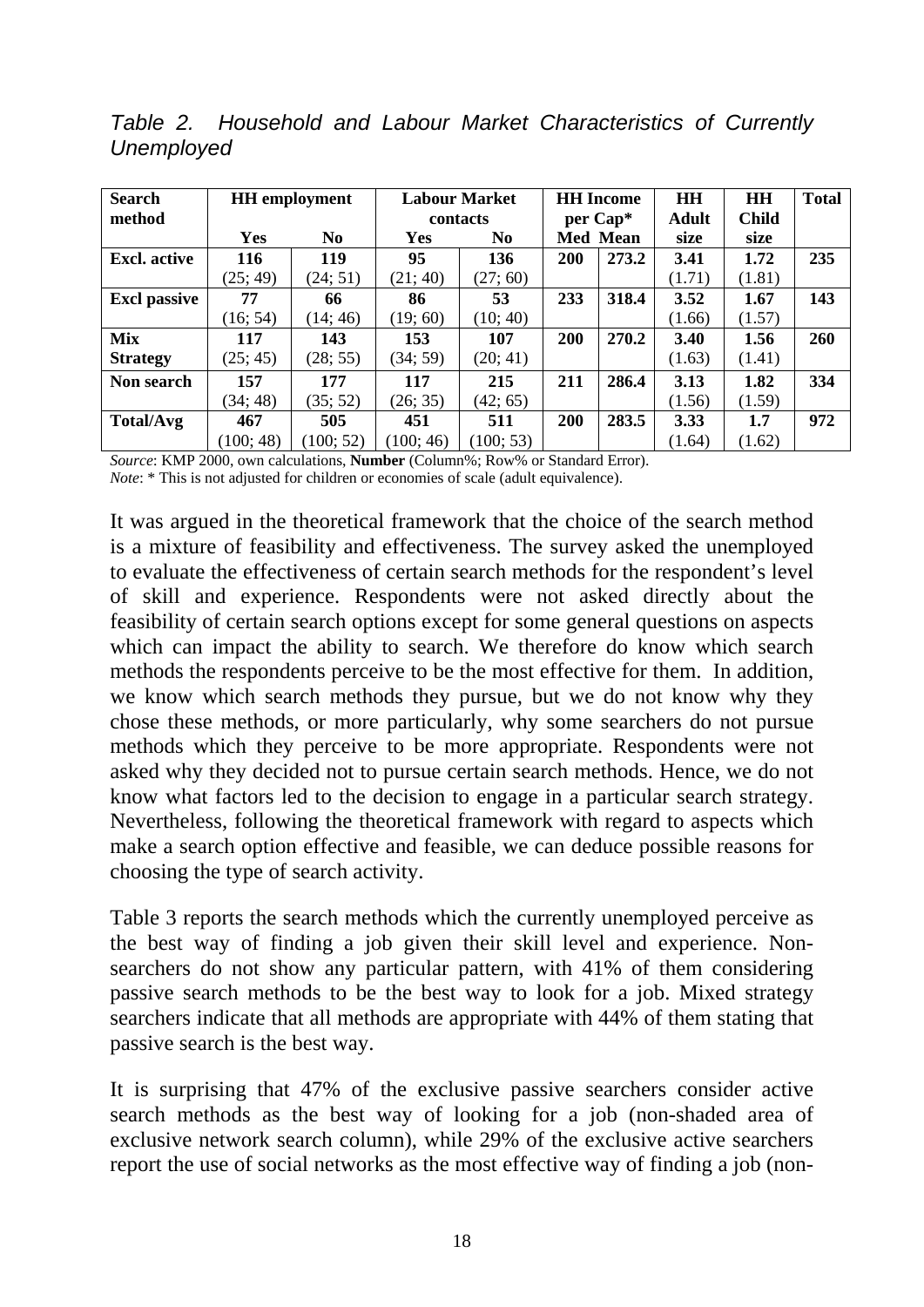shaded area of exclusive active search column). This clearly indicates that the choice of the search method is to some extent constrained, i.e. the search strategy is a compromise between what is perceived to be the best way to look for a job and what is feasible.

| <b>Best Search method</b> | <b>Non Search</b>       | <b>Excl Pass</b>        | <b>Excl Act</b> | Mix Str.       | <b>Total</b>     |
|---------------------------|-------------------------|-------------------------|-----------------|----------------|------------------|
| 1) Newspaper              | 67                      | 26                      | 73              | 55             | 221              |
|                           | (21, 30)                | (19, 12)                | (33, 33)        | (21,25)        | (23,100)         |
| 2) HH Info                | 53                      | 20                      | 19              | 28             | 120              |
|                           | (16, 44)                | (14, 17)                | (9,16)          | (11,23)        | (13,100)         |
| 3) Other HH Info          | 56                      | 42                      | 26              | 43             | 167              |
|                           | (17, 34)                | (30,25)                 | (12,16)         | (17,26)        | (18,100)         |
| 4) HH Job                 | 7                       | 7                       | 5               | 21             | 40               |
|                           | (2,17)                  | (5,17)                  | (2,13)          | (8,53)         | (4,100)          |
| 5) Other HH Job           | 19                      | $\overline{\mathbf{4}}$ | 14              | 20             | 57               |
|                           | (6, 33)                 | (3,7)                   | (6,25)          | (8,35)         | (6,100)          |
| 6) Going factories        | 44                      | 15                      | 35              | 38             | 132              |
|                           | (14, 33)                | (11,11)                 | (16,27)         | (15,29)        | (14,100)         |
| 7) Knock on doors         | 41                      | 11                      | 26              | 22             | 100              |
|                           | (13, 41)                | (8,11)                  | (12,26)         | (9,22)         | (11,100)         |
| 8) Empl. agency           | 10                      | 4                       | 9               | 11             | 34               |
|                           | (3,29)                  | (3,12)                  | (4,26)          | (4,32)         | (4,100)          |
| 9) Prev. Employer         | 5                       | $\overline{2}$          | $\overline{3}$  | $\overline{3}$ | 13               |
|                           | (2, 38)                 | (1,15)                  | (1,23)          | (1,23)         | (1,100)          |
| 10) Side of road          | $\boldsymbol{0}$        | 0                       | $\mathbf{1}$    | $\overline{2}$ | 3                |
|                           | (0,0)                   | (0,0)                   | (0, 33)         | (1,66)         | (0,100)          |
| 11) Notice boards         | $\overline{\mathbf{4}}$ | $\mathbf{1}$            | $\mathbf{1}$    | 3              | $\boldsymbol{9}$ |
|                           | (1, 44)                 | (1,11)                  | (0,11)          | (1, 33)        | (1,100)          |
| Other*                    | 18                      | 7                       | 11              | 11             | 47               |
|                           | (6,38)                  | (5,15)                  | (5,23)          | (4,23)         | (5,100)          |
| <b>Total</b>              | 324                     | 139                     | 223             | 257            | 943              |
|                           | (100, 34)               | (100, 15)               | (100, 24)       | (100, 27)      |                  |

| Table 3: Best Search Method for Skill Level (Currently Unemployed) |  |  |  |
|--------------------------------------------------------------------|--|--|--|
|--------------------------------------------------------------------|--|--|--|

*Source*: KMP 2000, own calculations, **Number** (Column%; Row%).

*Note*: \* 23 of the "Other" methods refer to participating in training courses, while the rest is mainly a mixture of not knowing, approaching Trade Unions, or starting their own businesses.

What constrains the searchers from pursuing more active search? Looking at table 4 we can see that the various search methods experience different levels of constraints. Exclusive passive searchers are mainly tied up in domestic duties which seem to give them no time to pursue more active search methods. Nonsearchers, also having on average the highest number of children in the household, are also constrained by domestic duties but not as much as exclusive passive searchers. Exclusive active searchers and mixed strategy searchers are the least constrained group with respect to domestic duties.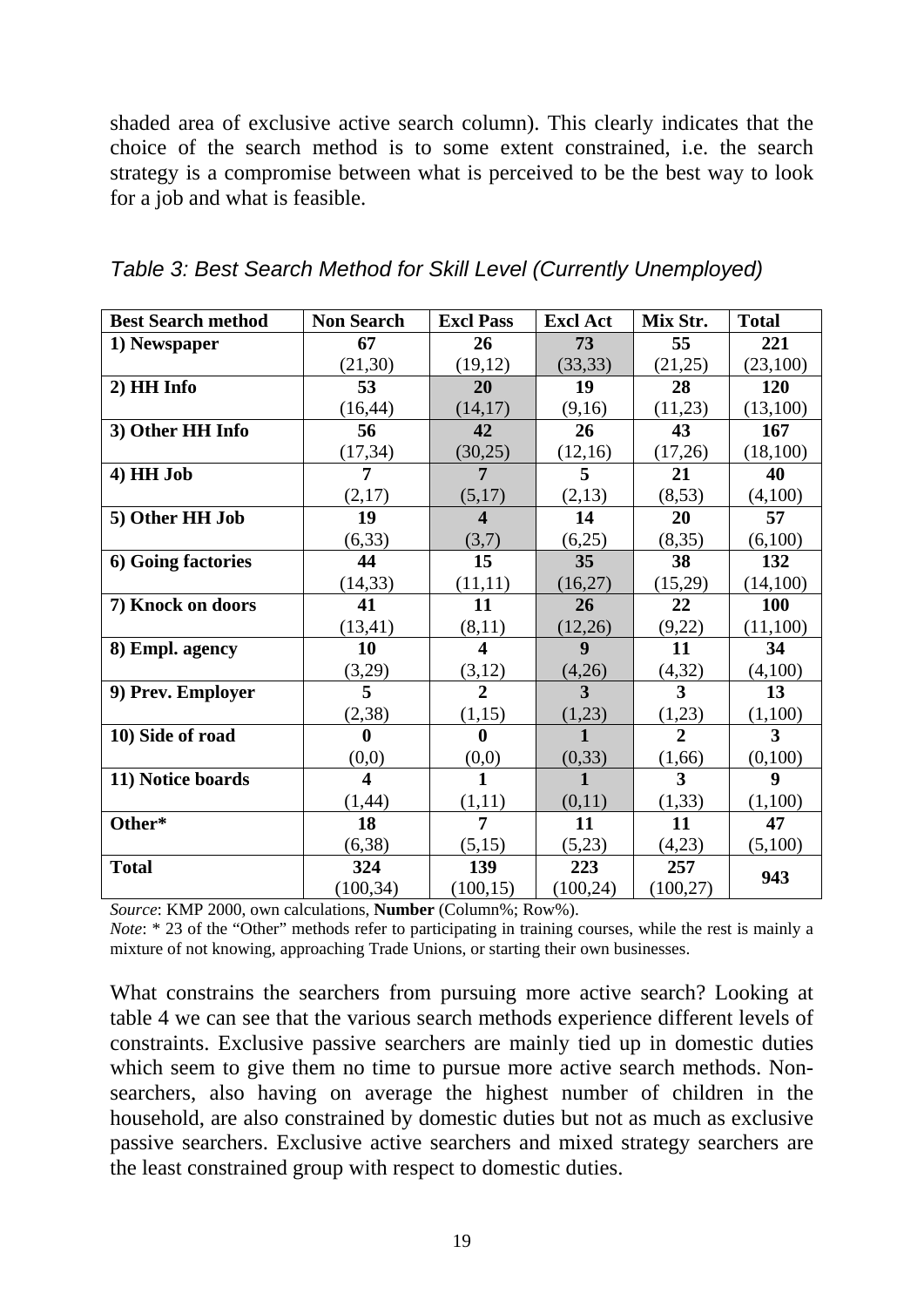A similar picture emerges when we look at health problems. Again, passive searchers are most hampered by health problems with 18% of them reporting that health problems have more than occasionally interfered with their ability to look for a job. Search groups which pursue more active search methods are less hindered by health problems.

Finally, although proportionally more passive searchers have indicated that hunger interfered with their ability to search for a job, all search groups seem to experience this problem to some extent.

| <b>Search</b>       | <b>Domestic</b> | <b>Health Problems</b> |                | <b>Hunger</b> |                | <b>Total</b> |
|---------------------|-----------------|------------------------|----------------|---------------|----------------|--------------|
| method              | <b>Duties</b>   | Yes                    | N <sub>0</sub> | Yes           | N <sub>0</sub> |              |
| <b>Excl.</b> active | 0.73            | 24                     | 201            | 46            | 178            | 225          |
|                     | (1.20)          | (22; 11)               | (24; 89)       | (24; 21)      | (23; 79)       | (24,100)     |
| <b>Excl passive</b> | 1.14            | 25                     | <b>116</b>     | 33            | 108            | 141          |
|                     | (1.46)          | (23; 18)               | (14; 82)       | (18; 23)      | (14; 77)       | (15,100)     |
| <b>Mix Strategy</b> | 0.68            | 20                     | 235            | 50            | 205            | 255          |
|                     | (1.18)          | (18; 8)                | (28; 91)       | (27; 20)      | (27; 80)       | (27,100)     |
| Non search          | 1.10            | 42                     | 282            | 58            | 268            | 324          |
|                     | (1.48)          | (38; 13)               | (34; 87)       | (31; 18)      | (35; 82)       | (34,100)     |
| Total/Avg           | 0.9             | 111                    | 834            | 187           | 759            |              |
|                     | (1.35)          | 100; 12)               | (100; 88)      | (100; 20)     | (100; 80)      | 945          |

*Table 4. Constraints to Search* 

*Source*: KMP 2000, own calculations, **Number** (Column%; Row% or Standard Error)

# **5. Regression Analysis**

We have established in the descriptive analysis certain factors which can be seen as facilitators or constraints to the choice of search method. In the following regression we want to test the statistical significance of the various factors. The aim is to understand why unemployed job-seekers pursue certain search strategies.

### **5.1 Methodology**

In this case using a multinominal logit model (MNLM) is the best way to test variables which determine the choice of the different search strategies Here we consider the four different search strategies: non-searchers, exclusive passive searchers, exclusive active searchers and mixed strategy searchers. Because exclusive passive searchers represent the 'grey zone' group, the first regression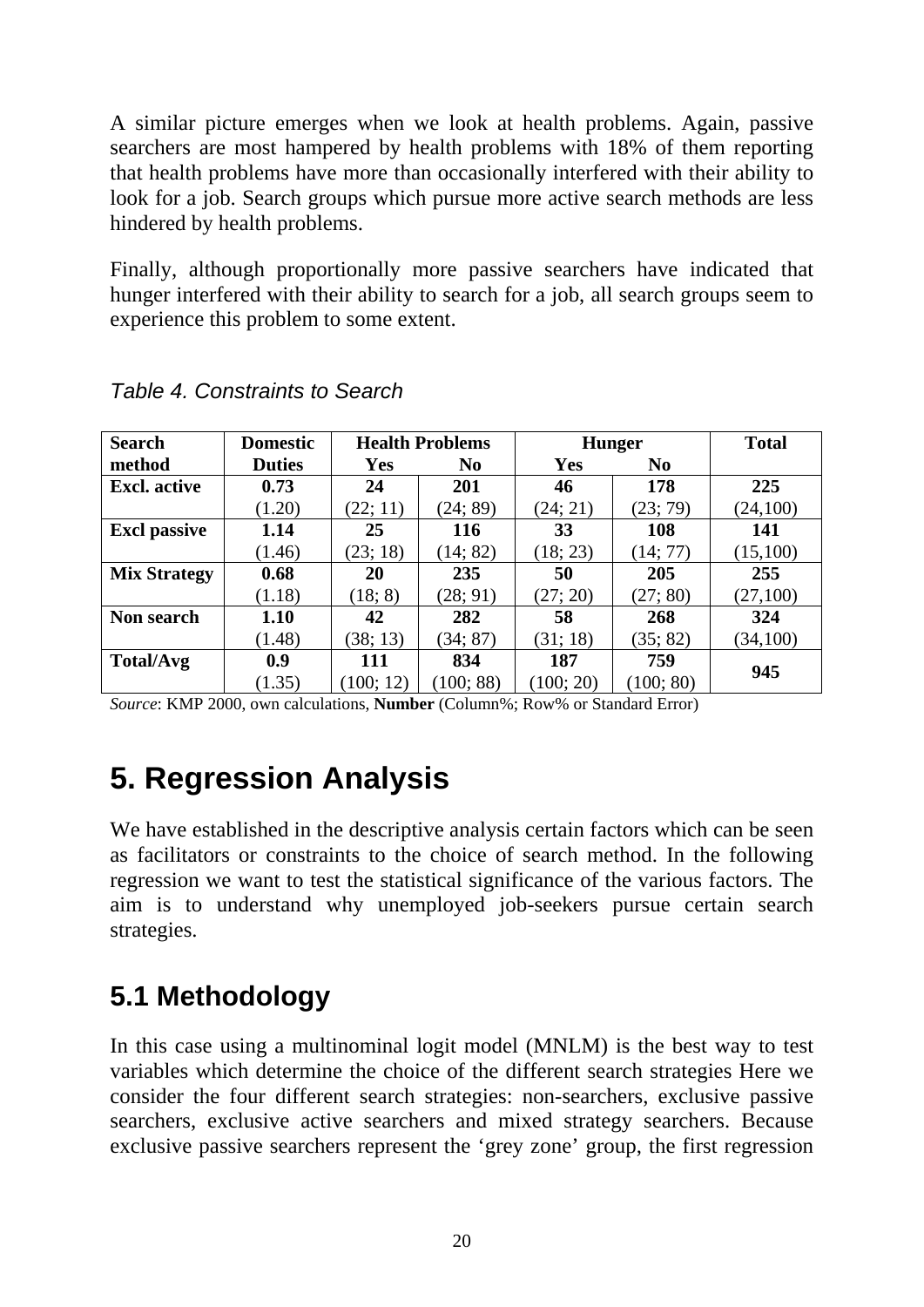uses the exclusive passive searchers as the base group. Further regressions are attached in the appendix (See Appendix A6).

The main problem of using a MNLM is the possibility of including categories which have an impact on the comparison of two other categories. Therefore, in order to test for the independence of irrelevant alternatives (IIA) we perform a Hausman test<sup>5</sup>.

Furthermore, we have to test for the possibility of combining different outcome categories. If the independent variables do not explain the difference between two outcomes at a statistically significant level, we can assume that the two outcomes are indistinguishable and therefore should combine them. This test is particularly interesting for this paper as we want to examine factors which explain the choice of different search strategies. We can expect to see a significant overlap between exclusive network searchers and mixed strategy searchers as well as between exclusive active searchers and mixed strategy searchers. The Wald test for combining outcomes can show if the distinction we made between the different search strategies is justified<sup>6</sup>.

Finally, we test for the significance of specific variables themselves. Again utilising a Wald test for testing the effects of the independent variables, we can identify individual variables which explain the choice of the search method.

## **5.2 Analysis**

The following regression establishes the factors which determine the choice of the search method. Motivated by the theoretical discussion as well as the descriptive analysis, we include individual and household variables which either constrain or facilitate the use of a search method.

As discussed above, in order to control for the independence of irrelevant alternatives, we performed the Hausman test of IIA. The results show that we cannot reject the Null hypothesis that IIA holds (See Appendix Table A3). We further examined whether some of the dependent categories could be combined into one, i.e. to what extent the categories are statistically different from one another. The Null hypothesis that all coefficients except intercepts associated with given pair of outcomes are equal (i.e., categories can be collapsed) can be rejected for almost all pairs of categories at a 1% significance level except for one pair. The only pair, for which the Null hypothesis cannot be rejected at a statistically significant level, is the combination of exclusive active searchers

 $\frac{5}{5}$  See, for a more detailed discussion, Long & Freese (2001).

 $6$  See, for a more detailed discussion, Long & Freese (2001).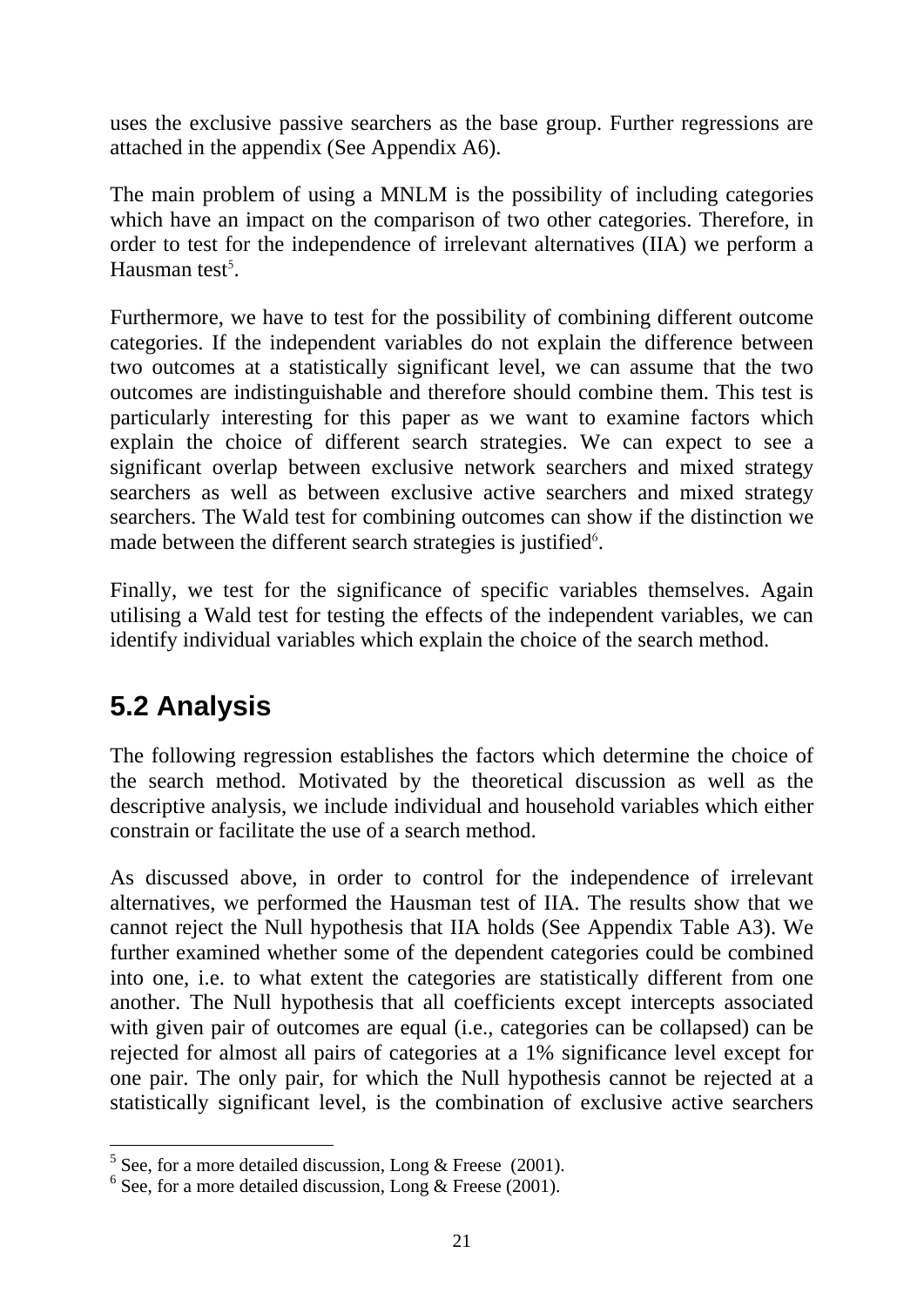and mixed strategy searchers (see Appendix Table A4). Despite the suggestion that these two outcomes should be combined, we continue to use them separately. The reasons for this decision will be discussed later. A main limitation of the regression estimations has been the loss of a significant number of observations. Unfortunately, the high number of lost observations is the outcome of the accumulation of missing observations of various variables. Thus, it is not possible to single out one particular variable and simply exclude the variable to increase the number of observations.

The personal characteristics of the individuals do not seem to explain the differences between the search groups. Although some significance might have been lost with the low number of observations, neither race, age, marital status nor education are significant in explaining the choice of the various search strategies. Even a breakdown of different educational attainment levels has not shown any significance in any equation. Thus, the characteristics of the individuals seem to be fairly unimportant in choosing any particular search strategy. The only individual characteristic which has some significance is gender. Being female increases the probability of not searching compared to all other search strategies.

This rather surprising finding can also be seen in the Wald test for independent variables. Except for gender all other individual characteristics are not statistically significant in explaining the choice of the search strategy (See Appendix Table A5). The regression does support the main argument of this paper. The choice of the search method is determined by factors which either constrain or facilitate the pursuit of a search method. The most significant constraint on the ability of passive searchers to pursue other search methods is the obligation to do domestic duties. Domestic duties reduce the likelihood of being an exclusive active searcher or a mixed strategy searcher at a 1% significance level. Even non-searchers seem to be less restricted by domestic duties. Clearly there is a tricky causality issue here. Do domestic duties restrict the unemployed to using only social networks, or does having access to social networks allow the unemployed to spend more time fulfilling domestic chores? Given that 47% of the exclusive network searchers indicated that they see active search methods as a much more effective way of looking for a job, we argue that domestic duties force the unemployed to rely on social networks to look for a job. The significance of domestic duties is not reduced even when we control for the number of children and adults in the household. What is rather surprising is how unimportant the number of children and adults seem to be for the choice of the search method.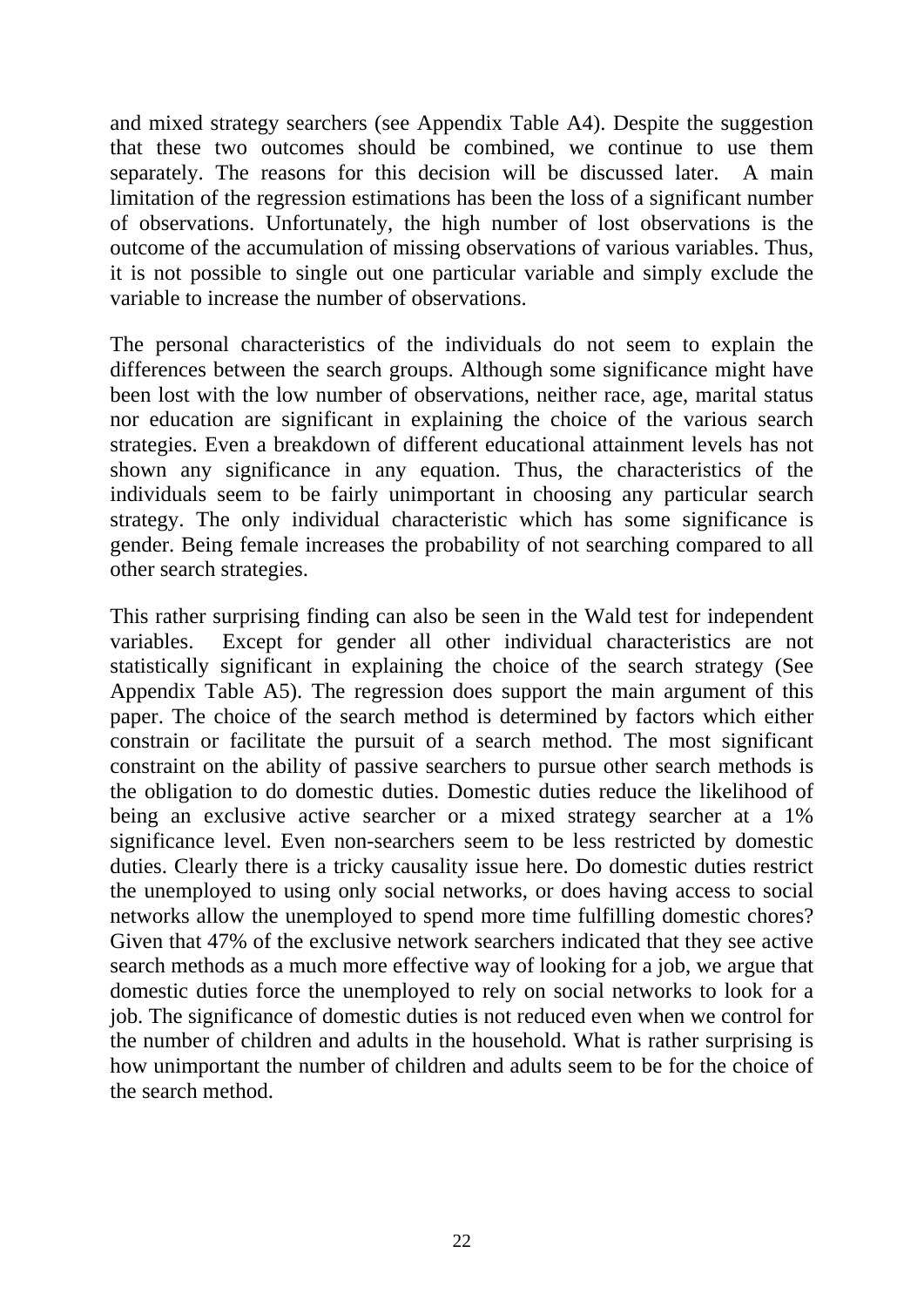*Table 5: MNLR: Exclusive Passive Searchers compared to other Search Strategies* 

| <b>Multinomal logits</b> | <b>Regression 1</b> |                                      |                      |  |  |
|--------------------------|---------------------|--------------------------------------|----------------------|--|--|
|                          |                     | (Base Group: Excl Passive Searchers) |                      |  |  |
|                          | <b>Non Search</b>   | <b>Excl Act</b>                      | Mix Str.             |  |  |
| <b>Male</b>              | $-.6658**$          | .2786                                | .2246                |  |  |
|                          | (.3013)             | (.2971)                              | (.2836)              |  |  |
| <b>Coloured</b>          | .3995               | .4539                                | $-0272$              |  |  |
|                          | (.4650)             | (4763)                               | (.4685)              |  |  |
| Age                      | $.0215\dagger$      | .0165                                | .0194                |  |  |
|                          | (.0149)             | (.0158)                              | (.0155)              |  |  |
| <b>Married</b>           | $-0.2819$           | $-1941$                              | $-.2314$             |  |  |
|                          | (.2921)             | (.3124)                              | (.3040)              |  |  |
| <b>Education</b>         | $-.0104$            | .0563                                | .0788                |  |  |
|                          | (.0472)             | (.0502)                              | (.0486)              |  |  |
| <b>Domestic Duties</b>   | $-.1857**$          | $-.2758***$                          | $-.2832***$          |  |  |
|                          | (.0909)             | (.1016)                              | (.0969)              |  |  |
| <b>Health Problems</b>   | $-0.4666$           | $-.3357$                             | $-.6760\dagger$      |  |  |
|                          | (.3957)             | (.4168)                              | (.4192)              |  |  |
| <b>Hunger</b>            | $-.7428**$          | $-2131$                              | $-1774$              |  |  |
|                          | (.3373)             | (.3413)                              | (.3210)              |  |  |
| Unemployment             | .0035               | .0010                                | $-.0008$             |  |  |
| Length                   | (.0028)             | (.0032)                              | (.0032)              |  |  |
| <b>Contacts</b>          | $-0.9251***$        | $-.7680***$                          | $-.2206$             |  |  |
|                          | (.2599)             | (.2713)                              | (.2606)              |  |  |
| Local                    | $-1.1603***$        | $-.7009\dagger$                      | $-.7130*$            |  |  |
|                          | (.4372)             | (.4401)                              | (.4230)              |  |  |
| <b>HH Employment</b>     | $-4814*$            | $-.2416$                             | $-4584$ <sup>+</sup> |  |  |
|                          | (.2898)             | (.3045)                              | (.2909)              |  |  |
| <b>HH</b> Income         | $-.0000$            | $-.0005$                             | $-.0003$             |  |  |
| per capita               | $(-.0004)$          | (.0004)                              | (.0004)              |  |  |
| <b>Child size</b>        | .0568               | .0369                                | .0129                |  |  |
|                          | (.0877)             | (.0929)                              | (.0905)              |  |  |
| <b>Adult size</b>        | .0653               | .0013                                | .0017                |  |  |
|                          | (.1086)             | (.1124)                              | (.1082)              |  |  |
| <b>HH</b> Active         | $.6927\dagger$      | .4773                                | $.6731\dagger$       |  |  |
| <b>Search</b>            | (.4385)             | (.4540)                              | (.4338)              |  |  |
| <b>HH Network</b>        | $-1.2043***$        | $-1.3292***$                         | $-.6204\dagger$      |  |  |
| <b>Search</b>            | (.4295)             | (.4595)                              | (.3910)              |  |  |
| <b>HH Mixed</b>          | $-.8587**$          | $-0171$                              | .1433                |  |  |
| <b>Strategy Search</b>   | (.4001)             | (.3861)                              | (.3632)              |  |  |
| <b>Constant</b>          | 1.4458*             | .4414                                | .3153                |  |  |
|                          | (.7941)             | (.8426)                              | (.8209)              |  |  |
| <b>Observations</b>      |                     | 649                                  |                      |  |  |
| <b>LR Chi2 (36)</b>      |                     | 135.39                               |                      |  |  |
| Prob>chi2                |                     | 0.0000                               |                      |  |  |
| <b>Pseudo R2</b>         |                     | 0.0770                               |                      |  |  |

*Notes:* Significance levels: † between 10% and 15%; \* at the 10% level; \*\* at the 5% level and \*\*\* at the 1% level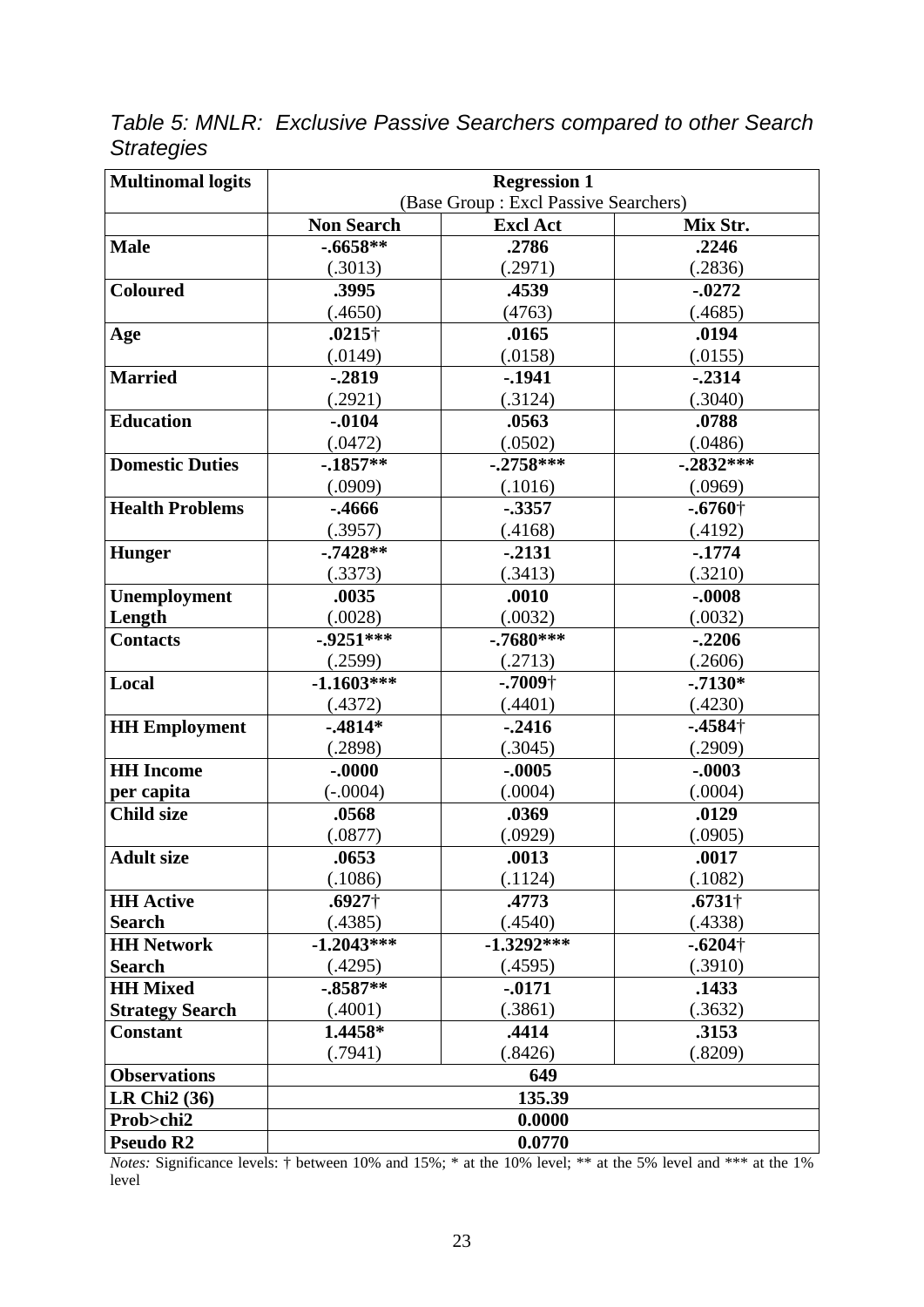Other possible constraints to the pursuit of certain search options like health problems and hunger are fairly insignificant factors. What is interesting is the fact that hunger seems to have affected all searching unemployed except for the non-searchers (see Appendix Regression A6). This could be explained in two ways. Either the non-searchers have not experienced hunger as a search constraint because they do not search in the first place, or the non-searchers are in general better off than searching unemployed, which would indicate that finding a job is less urgent for the non-searchers compared to the rest.

In terms of facilitating certain search methods, the regression shows that the availability of contacts significantly explains the difference between utilising social networks and other search methods. Contacts with other workers in the labour market increase the likelihood of being an exclusive passive searcher rather than a non searcher or an exclusive active searcher at a 1% significance level. As expected, contacts do not explain the difference between exclusive passive searchers and mixed strategy searchers as both groups use these contacts to increase their probability of finding a job. Interestingly, contacts are the main difference between exclusive active searchers and mixed strategy searchers (see Appendix Regression A7). The Wald test for combining outcomes suggests that the two groups are not statistically different except for these contacts. This finding is exactly the point of this paper. The difference between choosing to use social networks and pursuing active search is determined by the availability of social contacts. When such contacts are available people will use them. The use of social networks is furthermore strongly determined by the embeddedness of the job searcher. Being a migrant reduces the likelihood of being an exclusive passive searcher. Thus, exclusive passive searchers seem to be embedded into a locally defined social network. Migrants on the other hand have to build these networks first. Especially for non-searchers the distinction between being locally born and having migrated to Cape Town is highly significant. As was already established, non-searchers have the lowest number of contacts to the labour market as well as the lowest number of household employment. Following Dinkelman and Pirouz (2001), non-searchers therefore have the weakest degree of attachment to the labour market. Being a local also reduces the likelihood of being an exclusive active searcher or a mixed strategy searcher although both are only weakly significant.

More household employment decreases the likelihood of using a search method other than passive search. This though is only weakly significant for non searchers and mixed strategy searchers and not significant for exclusive active searchers. These combinations make the interpretation of the results slightly more difficult. Considering that exclusive active and exclusive network searchers have other employed members in their household, household employment seems to affect the search strategy in two different ways. On the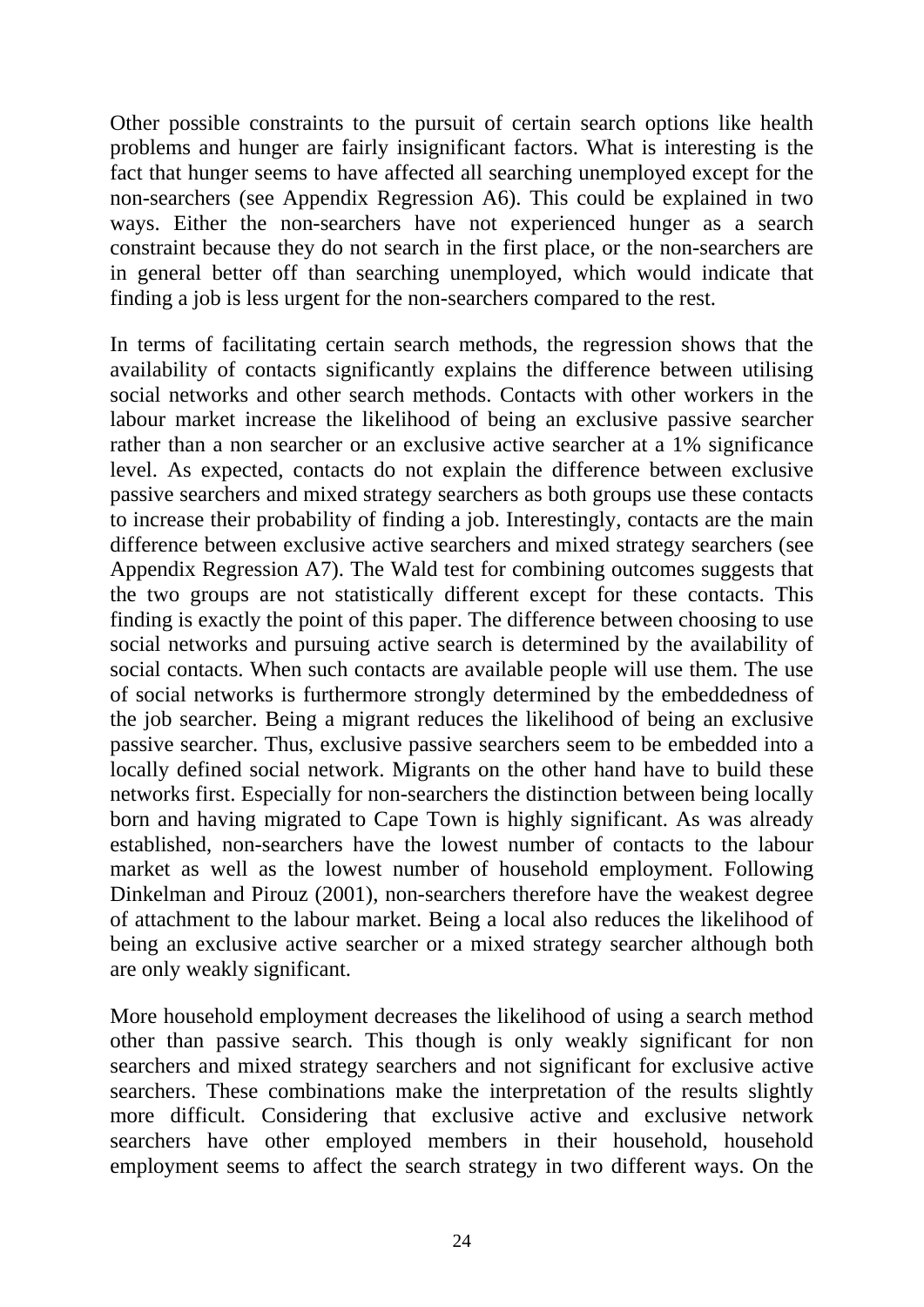one hand, it can increase the information flow or on the other hand give access to financial resources which again can either finance active search or reduce the intensity of the search activities. The last point is not supported by the regression as there is no statistical difference among the search groups with respect to household income per capita. Nevertheless, household employment does influence the search behaviour of the unemployed. It seems that household employment gives access to finance in order to pursue active search but when people are time constrained because of domestic duties, then households function mainly as an information transmitters.

Finally, households seem to create some kind of search culture*.* More exclusive passive searchers find themselves in households where other household members also rely exclusively on social networks. In terms of active search, exclusive passive searchers have fewer household members who pursue exclusive active search methods compared with other search groups*.* Thus, it does not seem that there is a division of labour in terms of the search activity where some household members search actively and the rest rely on the information which comes back to the household. Rather the structure of the household creates conditions which are conducive for the adoption of a particular search strategy. Again, one could speculate that the search strategy of the household seems to be closely related to the availability of contacts in the labour market.

## **6. Conclusion**

The key findings from our empirical work can be summarised as follows. First, the choice of search strategy is more an outcome of constraints and facilitators than individual characteristics. Domestic duties in particular restrict the exclusive passive searcher from spending time on active search methods while more active searchers are not tied up in such domestic chores. At the same time being embedded in a locally defined social network and having a high level of household employment and local contacts enable the exclusive passive searcher to rely on friends and family to get access to the labour market. The less the unemployed are embedded in local networks, the higher is the probability of these unemployed engaging in active search methods. Exclusive active searchers are the least embedded group and this might explain their exclusive use of active search methods. Mixed strategy searchers are least constrained and fairly well embedded which make the pursuit of the entire range of search methods available and feasible.

This empirical work suggests that much is lost by treating search simply as the sum of all search activities and by dividing labour force participants along the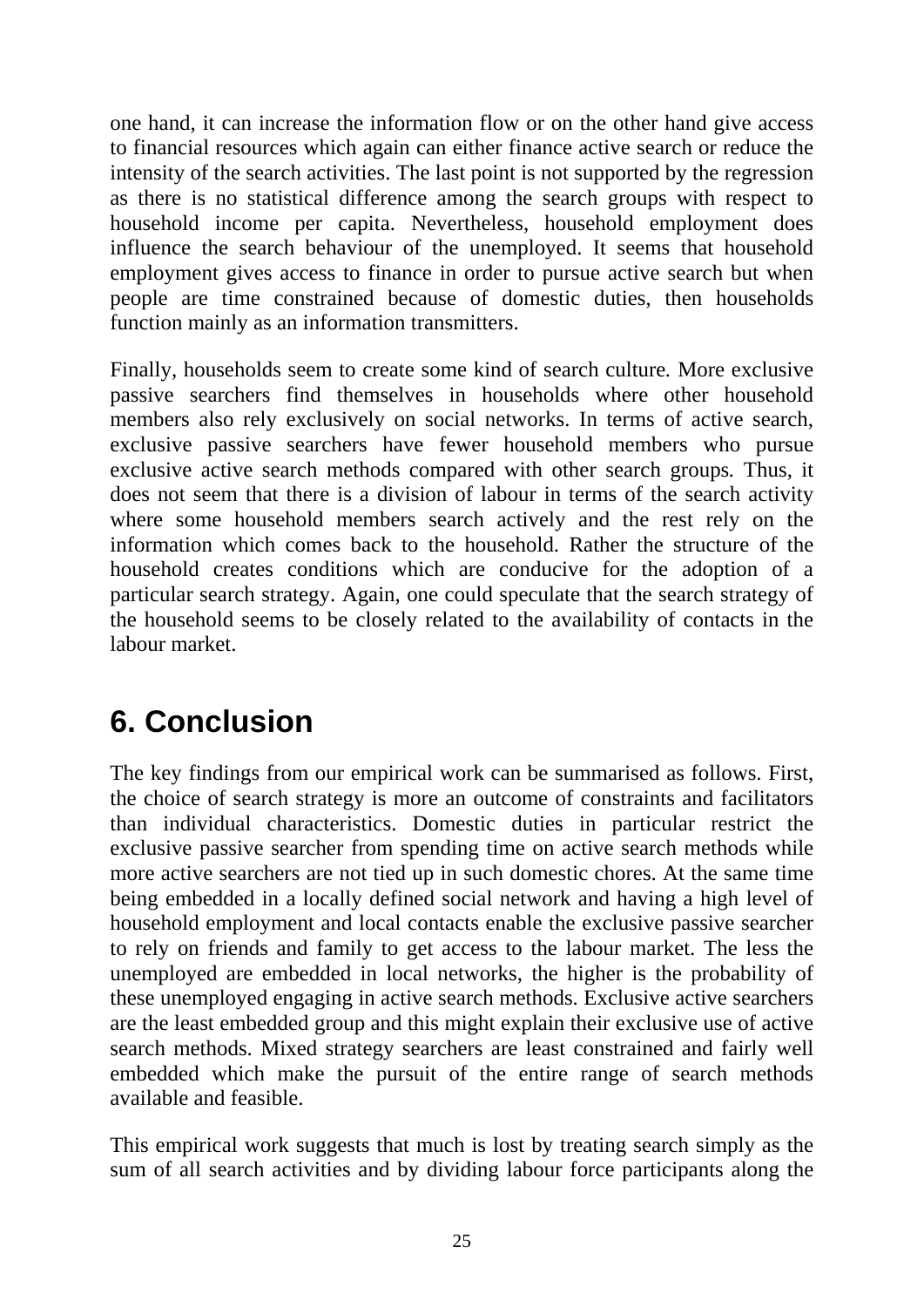simple dichotomy of searching versus non-searching. As our study has shown, the choice of the search method is complicated and is always a constrained decision with individuals often having to choose search options that they know to be inferior to other option that are unaffordable in terms of time or money. Indeed, it is the constraining and facilitating characteristics of the household and the social environment of the unemployed that seem to be binding factors in their search outcomes. When these factors change one could expect that the search behaviour of the unemployed adjusts as well to the new situation.

Given our results, the way in which the strict unemployment rate is calculated by Stats SA does not adequately capture the search behaviour of South Africa's unemployed and, therefore, is inadequate in indicating the participation of jobseekers in the South African labour market. However, this is not a simple argument in support of the use of the broad unemployment rate rather than the strict unemployment rate. Indeed one of the purposes of this paper has been to show that even those unemployed who are regarded by the strict definition of unemployment as non-searching, discouraged workers are involved in a variety of search activities. Thus, when they are seen through the lens of search behaviour, it is not clear that these discouraged workers are all equally discouraged or they make up an analytically coherent group. Clearly, the mapping of search behaviour onto existing statistical definitions of unemployment is complicated. We have endeavoured to make a strong case for the importance of understanding search behaviour to support a call for the national Labour Force Survey to devote more attention to generating sufficient information to analyse the search methods pursued by the job-seekers.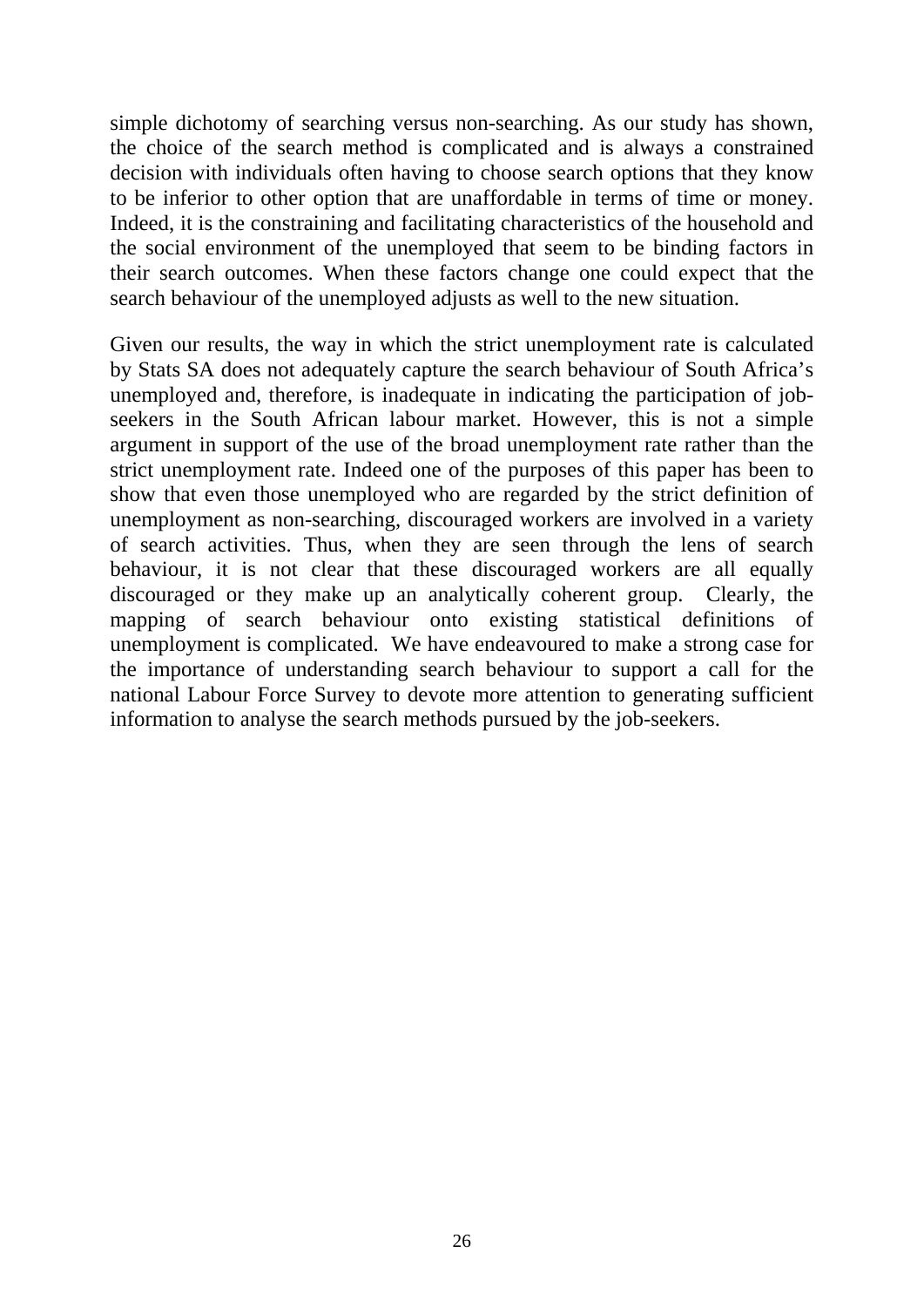## **References**

- Development Policy Research Unit (DPRU) (2004), *Socioeconomic Change in Post-Apartheid South Africa: The Labour Market 1995-2002*, Cape Town: Development Policy Research Unit, University of Cape Town.
- Dinkelman T. L. (2004), How Household Context affects Search Outcomes of the Unemployed in Kwazulu-Natal, South Africa: A Panel Data Analysis, *South African Journal of Economics*, Vol. 72, No. 3
- Dinkelman T. & Pirouz F. (2001), Individual, Household and Regional Determinants of Labour Force Attachment in South Africa: Evidence from the 1997 October Household Survey, *TIPS Working Paper* 1-2001. Johannesburg: Trade & Industrial Policy Secretariat (TIPS)
- Duff P. & Fryer D. (2004), "The Dynamics of Job Search and the Microfoundations of Unemployment: Evidence from Duncan Village", *paper presented at the DPRU conference "African Development and Poverty Reduction: the Micro-Macro Linkage",* Cape Town: Development Policy Research Unit, University of Cape Town.
- Khayelitsha/Mitchell's Plain Survey, (2000), South African Labour and Development Research Unit (SALDRU), University of Cape Town (UCT)
- Kingdon G. & Knight J. (2000), "Are Searching and Non-Searching Unemployment Distinct States when Unemployment is High? The Case of South Africa", WPS/2000-2, Centre for the Study of African Economics: University of Oxford
- Kingdon G. & Knight J. (2001), "What have we learnt about unemployment from microdatasets in South Africa?", mimeo, Centre for the Study of African Economics: University of Oxford
- Long J.S. & Freese J. (2001), *Regression Models for Categorical Dependent Variables Using Stata*, Texas: Stata Press Publication
- McEntarfer E. (2002), "Three Essays on Social Networks in Labor Markets", PhD paper, Virginia Polytechnic Institute and State University
- Nattrass N. (2002), Unemployment, Employment and Labour Force Participation in Khayelitsha/Mitchell's Plain, *CSSR Working Paper* No.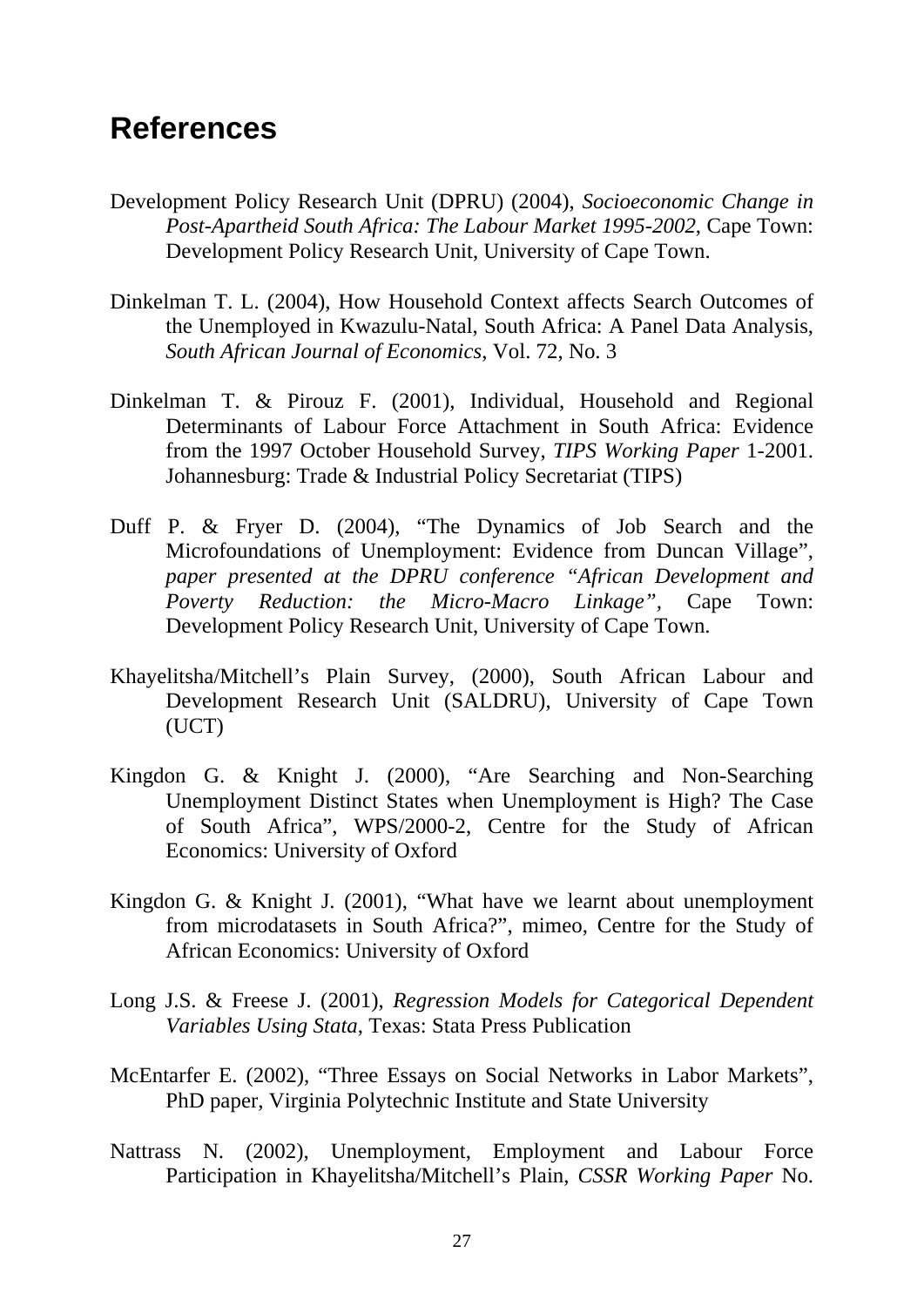12. Cape Town: Centre for Social Science Research, University of Cape Town

- Nattrass N. & Walker R. (2005), Unemployment and Reservation Wages in Working-Class Cape Town", *South African Journal of Economics*, Vol. 77, No. 3: 498-509
- Osberg L (1993), "Fishing in Different Pools: Job-Search Strategies and Job-Finding Success in Canada in the Early 1980s", *Journal of Labor Economics*, Vol11, No.2: 348-386
- Pissarides C.A. (2000), *Equilibrium Unemployment Theory*, London: MIT Press
- Seekings J. (2003), Do South Africa's Unemployed Constitute an Underclass?, *CSSR Working Paper* 32, Cape Town: Centre for Social Science Research, University of Cape Town
- Statistics SA (1998), *Unemployment and Employment in South Africa*, Pretoria: **StatsSA**
- Statistics SA (2002), *Labour Force Survey: Statistical Release P0210*, Pretoria: StatsSA
- Stigler G.J. (1962), "Information in the Labour Market", *The Journal of Political Economy*, Vol. 70, No. 5, Part 2: 94-105
- Wittenberg M. (1999), Job Search and Household Structure in an Era of Mass Unemployment: A Semi-parametric Analysis of the South African Labour Market, *Working Paper* 22, Potchefstroom: South African Network for Economic Research (SANER)
- Wittenberg M. (2001), "Spatial Dimensions of Unemployment", *conference paper at DPRU/FES conference 'Labour Markets and Poverty in South Africa",* Johannesburg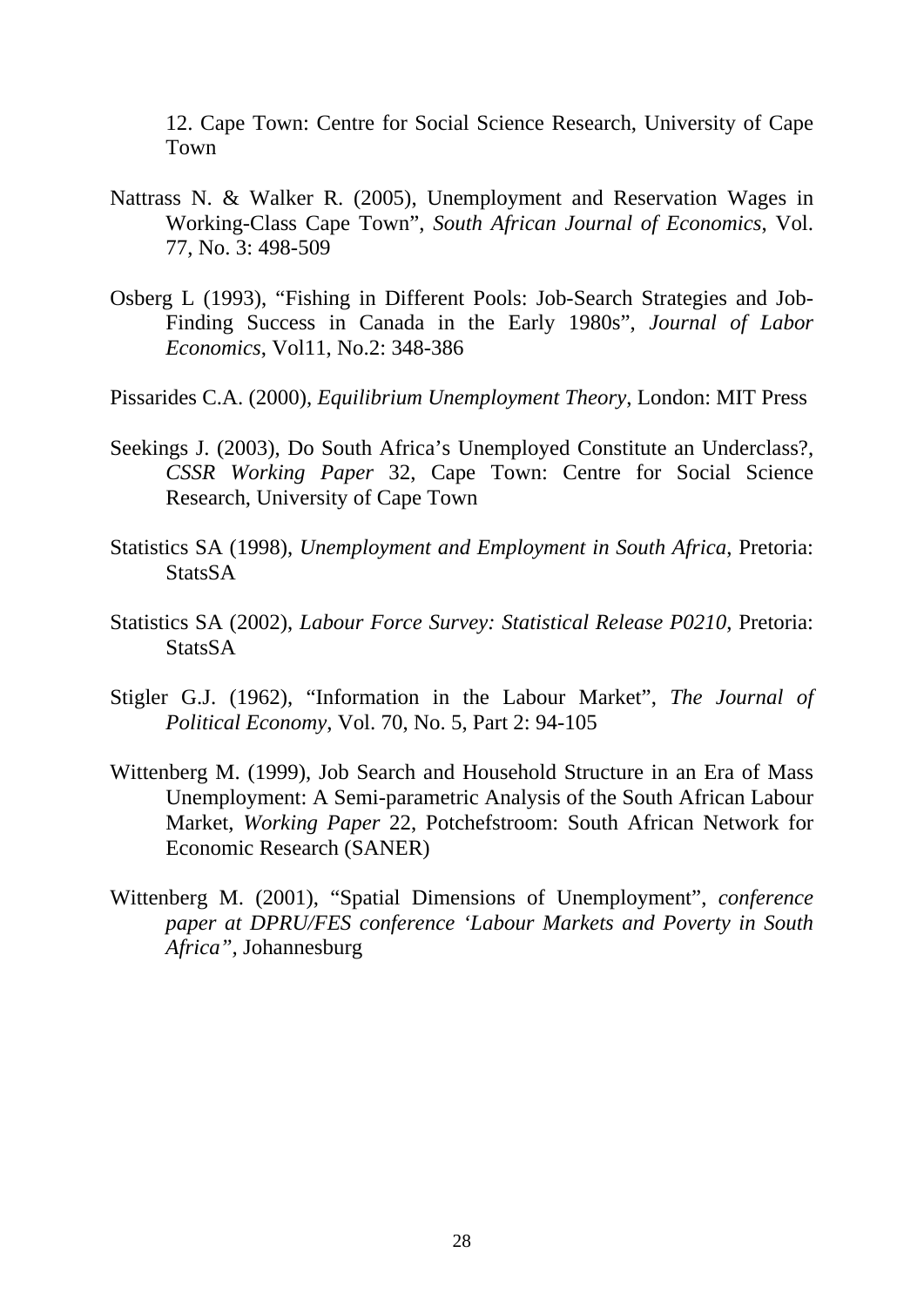# **Appendix**

*Table A1: Search Strategies of Currently Unemployed in KMP Survey* 

| <b>Search Strategy</b>   | <b>Number</b> | Percentage |
|--------------------------|---------------|------------|
| <b>Exclusive Active</b>  | 235           | 24%        |
| <b>Exclusive Passive</b> | 143           | 15%        |
| <b>Mixed Strategy</b>    | 260           | 27%        |
| <b>Non Searching</b>     | 334           | 34%        |
| <b>Total</b>             | 972           | 100%       |

*Source*: KMP 2000, own calculations.

#### *Table A2: Length of Current Unemployment in Months*

| <b>Search</b>       | $0 - 6$   | $7 - 12$  | $1 - 2$      | $2 - 4$      | $4 - 8$      | $8+$         | <b>Total</b> |
|---------------------|-----------|-----------|--------------|--------------|--------------|--------------|--------------|
| method              | months    | months    | <b>Years</b> | <b>Years</b> | <b>Years</b> | <b>Years</b> |              |
| <b>Excl.</b> active | 45        | 45        | 42           | 45           | 27           | 26           | 230          |
|                     | (28; 20)  | (26; 20)  | (23; 18)     | (25; 20)     | (19; 11)     | (25; 11)     |              |
| Excl                | 20        | 30        | 30           | 28           | 19           | 13           | 140          |
| passive             | (12; 15)  | (17; 21)  | (17; 21)     | (16; 20)     | (15; 14)     | (12; 9)      |              |
| <b>Mix</b>          | 48        | 48        | 52           | 44           | 39           | 16           | 247          |
| <b>Strategy</b>     | (30; 19)  | (27; 19)  | (29; 21)     | (25; 18)     | (31; 16)     | (15; 6)      |              |
| Non search          | 48        | 53        | 57           | 62           | 39           | 50           | 309          |
|                     | (30; 16)  | (30; 17)  | (31; 18)     | (35; 20)     | (31; 13)     | (48; 16)     |              |
| <b>Total</b>        | 161       | 176       | 181          | 179          | 124          | 105          | 926          |
|                     | (100; 17) | (100; 19) | (100; 20)    | (100; 19)    | (100;        | (100;        |              |
|                     |           |           |              |              | 13)          | 11)          |              |

*Source*: KMP 2000, own calculations, **Number** (Column%, Row%).

#### *Table A3: Hausman Test for IIA*

| Omitted          | chi <sub>2</sub> | df | P > chi2 | evidence |  |
|------------------|------------------|----|----------|----------|--|
|                  |                  |    |          |          |  |
| $\boldsymbol{0}$ | $-2.804$         | 36 | 000.1    | for Ho   |  |
|                  | 4.501            | 36 | .000     | for Ho   |  |
|                  | $-2.347$         | 37 | 000.1    | for Ho   |  |
|                  | 2.663            | 36 | .000     | for Ho   |  |

*Source*: KMP 2000, own calculations.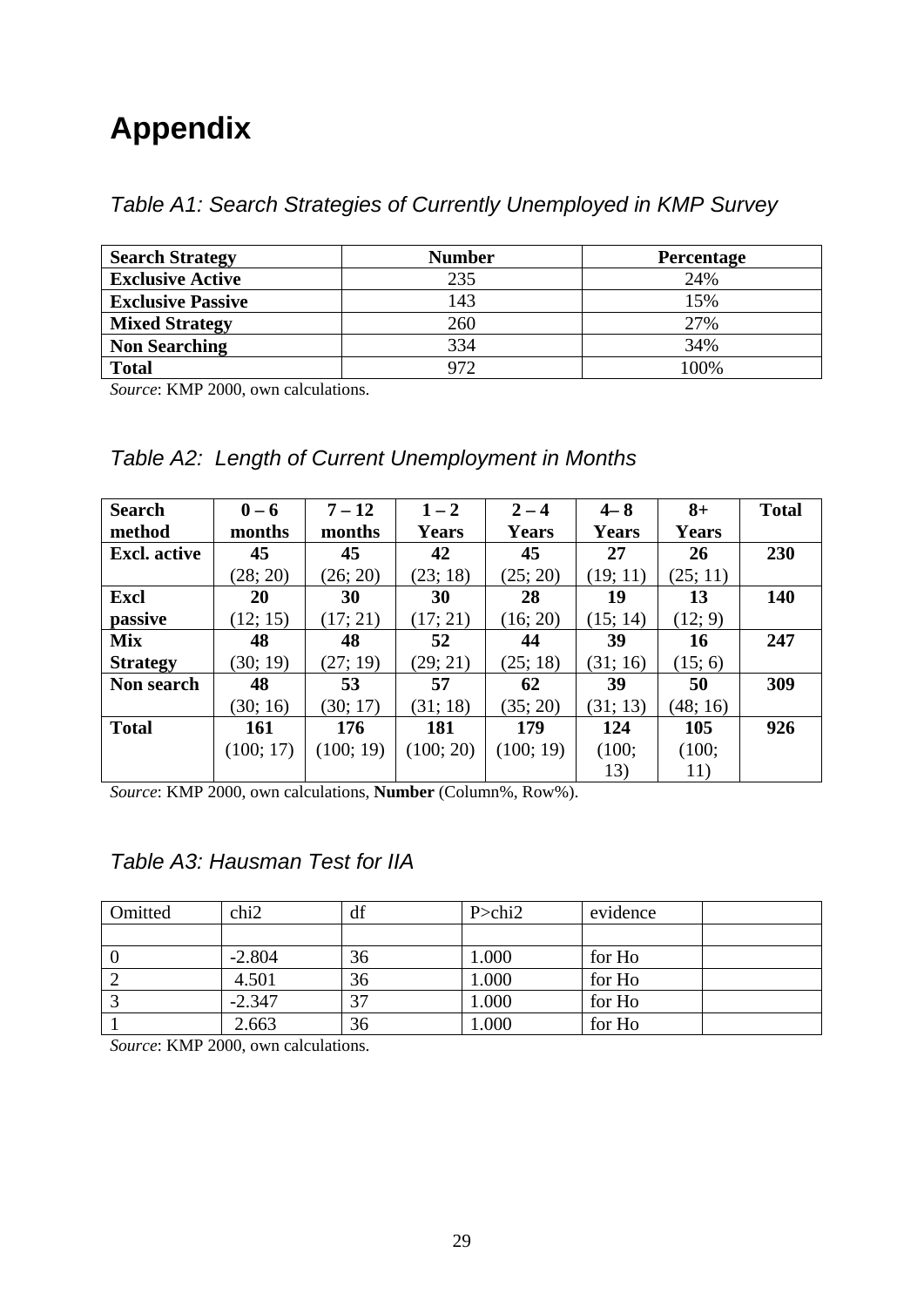| Table A4: Wald Test of Possibility of Combing Outcomes |  |  |
|--------------------------------------------------------|--|--|
|--------------------------------------------------------|--|--|

| Categories | tested | chi <sub>2</sub> | df | P > chi2 |
|------------|--------|------------------|----|----------|
|            |        |                  |    |          |
| $\sigma$   |        | 36.584           | 18 | 0.006    |
| $0-$       |        | 61.267           | 18 | 0.000    |
| $0-$       |        | 54.343           | 18 | 0.000    |
| $2 -$      |        | 16.473           | 18 | 0.560    |
| $2 -$      |        | 32.801           | 18 | 0.018    |
| $3-$       |        | 32.285           | 18 | 0.02     |

*Source*: KMP 2000, own calculations.

#### *Table A5: Wald Test for Independent Variables*

| wantjob_unemp            | chi <sub>2</sub> | df             | $P >$ chi2 |
|--------------------------|------------------|----------------|------------|
|                          |                  |                |            |
| Gender                   | 16.950           | $\overline{3}$ | 0.001      |
| Race                     | 2.043            | 3              | 0.564      |
| Age                      | 2.202            | 3              | 0.532      |
| Marit                    | 0.967            | 3              | 0.809      |
| Education                | 6.115            | 3              | 0.106      |
| Dom Duties               | 10.496           | 3              | 0.015      |
| Health                   | 2.769            | 3              | 0.429      |
| Hunger                   | 6.050            | 3              | 0.109      |
| Len. Unemp               | 3.743            | 3              | 0.291      |
| Contact                  | 18.932           | 3              | 0.000      |
| Local                    | 7.068            | 3              | 0.070      |
| HH Emp                   | 3.576            | 3              | 0.311      |
| HHinc_percap             | 1.495            | 3              | 0.683      |
| Childsize                | 0.561            | 3              | 0.905      |
| Adultsize                | 0.664            | 3              | 0.882      |
| <b>HH</b> active Search  | 2.817            | 3              | 0.421      |
| <b>HH Network Search</b> | 11.445           | 3              | 0.010      |
| <b>HH Mix Search</b>     | 9.877            | 3              | 0.020      |

*Source*: KMP 2000, own calculations.